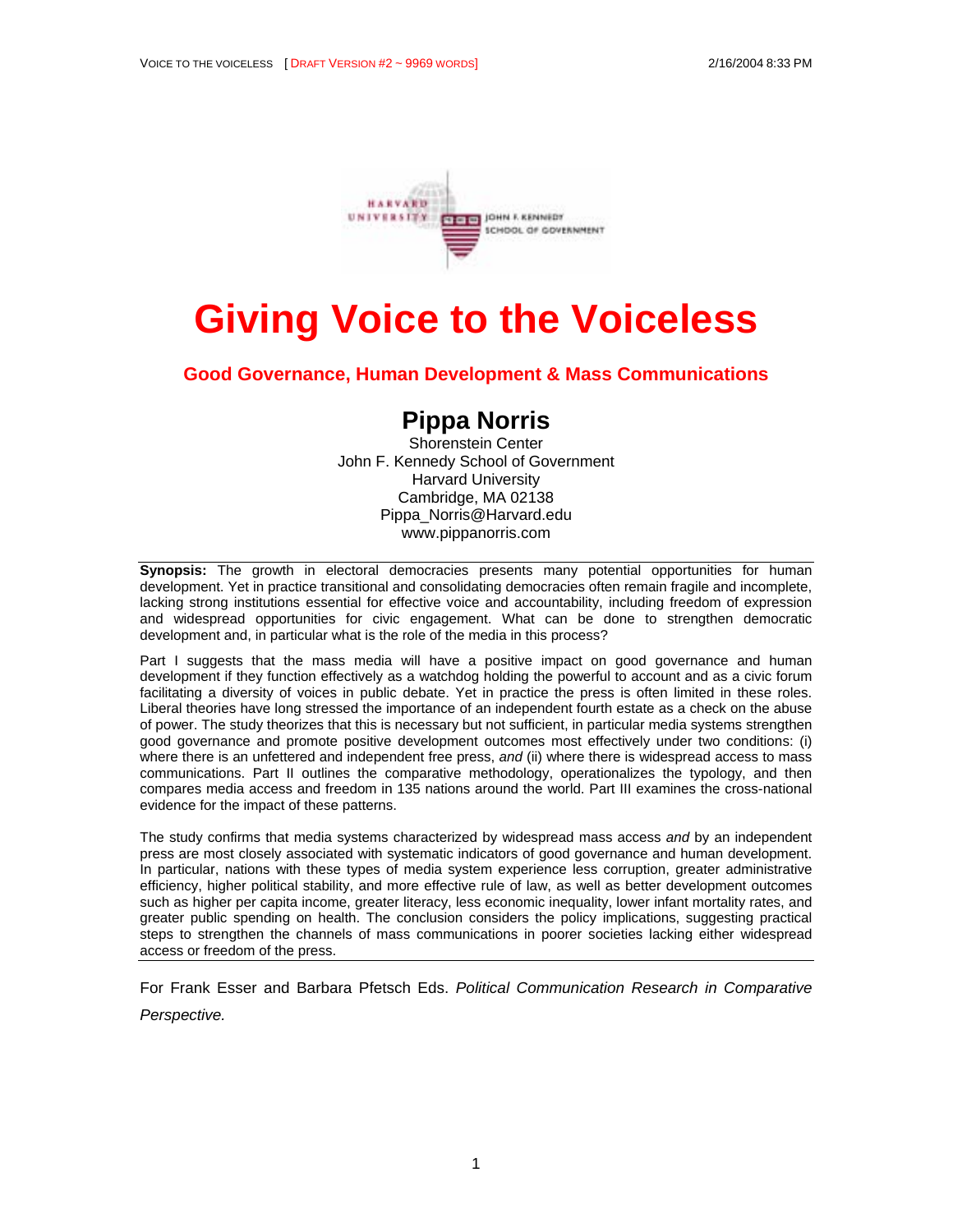The growth in electoral democracies presents many potential opportunities for human development. The last quarter of the twentieth century witnessed a dramatic expansion in political rights and civil liberties worldwide. Since the start of the 'third wave' of democratization, in 1974, the proportion of states that are electoral democracies has more than doubled, and the number of democratic governments in the world has tripled<sup>1</sup>. Countries as diverse as the Czech Republic, Mexico and South Africa have experienced a radical transformation of their political systems through the establishment of more effective party competition, free and fair elections, and a more independent and pluralistic press. Many hoped that these developments would expand the voice of the disadvantaged and the accountability of governments, so that policymakers would become more responsive to human needs, and governments could be removed from power through the ballot box if citizens became dissatisfied by their performance.

Yet in practice, after the initial surge in the early 1990s, many electoral democracies in Latin America, Central Europe, and Sub-Saharan Africa remain fragile and only poorly consolidated, often divided by ethnic conflict and plagued by a faltering economic performance, with excessive executive power in the hands of one predominant party and a fragmented opposition<sup>2</sup>. The central danger, illustrated by the nations of the Andean region, lies in disillusionment with democracy, and even occasional reversals<sup>3</sup>. Achieving their full democratic potential depends on widening and deepening the institutions of voice and accountability, which commonly remain deeply flawed. The key issue examined here is whether there is systematic evidence that channels of mass communications play a vital role in strengthening good governance and human development, as liberal theorists have long claimed.

*Part I* theorizes that the mass media will have a positive impact on democratization and human development if they function effectively as a watchdog holding the powerful to account and as a civic forum facilitating a diversity of voices in public debate. Yet in practice the press is often limited in these roles, and in many authoritarian regimes, far from serving the needs of the public, the channels of communication reinforce state control and the power of established interests. Liberal theories stress the importance of an independent fourth estate as a check on the abuse of power. The study suggests that this is necessary but not sufficient, in particular media systems strengthen good governance and promote positive development outcomes most effectively under two conditions: (i) where channels of mass communications are free and independent of established interests, and in addition (ii) where there is widespread diffusion and public access to these media. Both independence *and* access are required. Freedom of the press by itself is insufficient to guarantee development outcomes if poor people are excluded from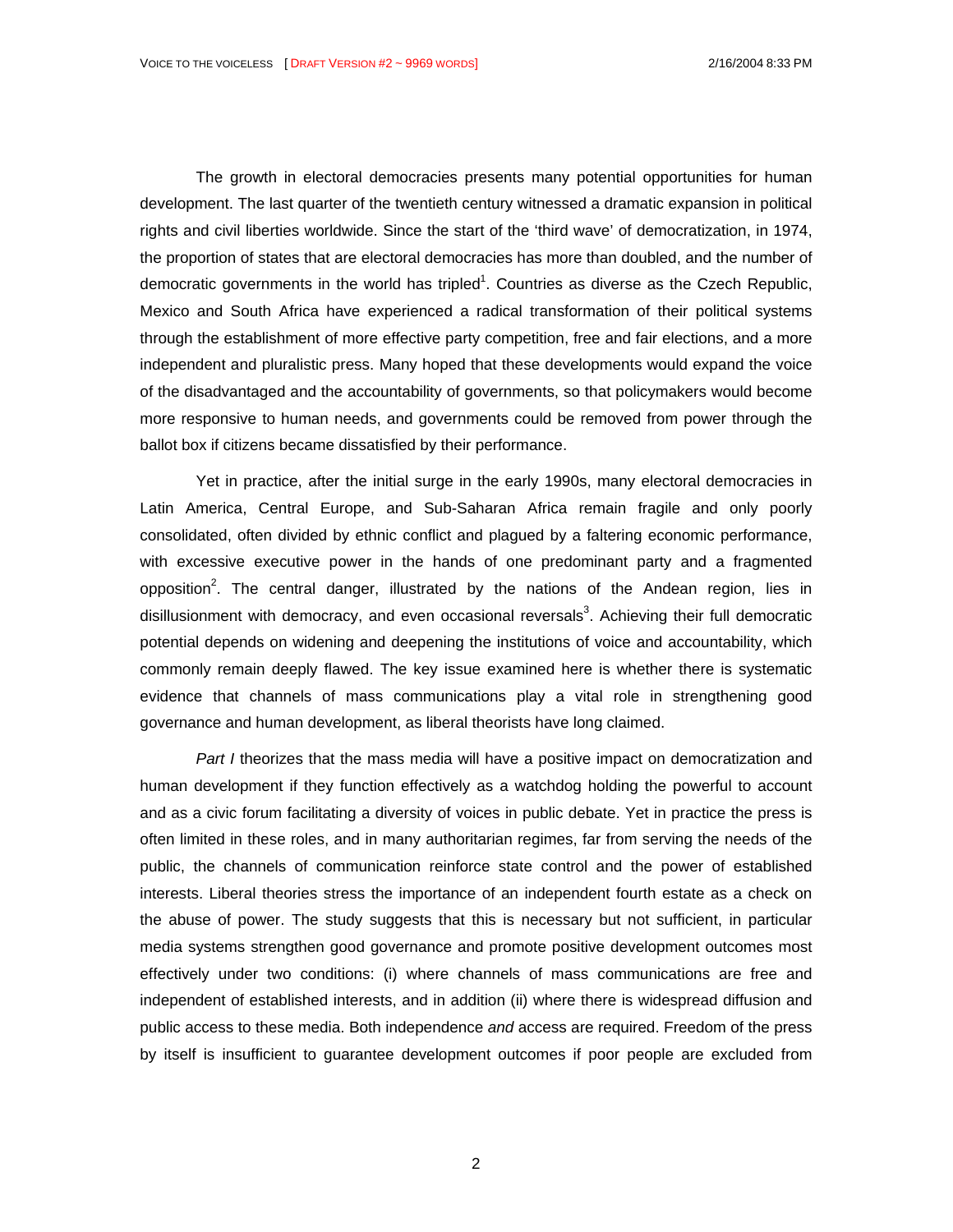media markets and the information resources provided by newspapers, radios, television, and now Internet technologies. Moreover media access is insufficient, if the press is subservient to established interests, uncritical of government failures, and unable to hold the powerful to account for their actions. *Part II* outlines the comparative methodology, adopting the 'most different' research strategy, and operationalizes this typology to classify and compare media systems in 135 nations around the world. *Part III* examines the cross-national evidence for the impact of these patterns. The study confirms that countries with media systems characterized by widespread mass access *and* by an independent free press experience less corruption, greater administrative efficiency, higher political stability, and more effective rule of law, as well as better social outcomes such as higher per capita income, greater literacy, lower economic inequality, lower infant mortality rates, and greater public spending on health. The *conclusion* considers the implications of the results and the advantages of a broad cross-national approach in understanding political communications.

### **I. Theories of the Role of Mass Communications**

What is the role of the mass media in strengthening voice and accountability in good governance and human development<sup>4</sup>? Liberal theorists from Milton through Locke and Madison to John Stuart Mill have argued that a free and independent press within each nation can play a vital role in the process of democratization by contributing towards the right of freedom of expression, thought and conscience, strengthening the responsiveness of governments to all citizens, and providing a pluralist platform of political expression for a multiplicity of groups<sup>5</sup>. Recent years have seen growing recognition that this process is not just valuable in itself, but that it is also vital to the human development. This perspective is exemplified by Amartya Sen's argument that political freedoms are linked to improved economic development outcomes and good governance in low-income countries, through their intrinsic value, their instrumental role in enhancing the voice of poor people, and their impact on generating informed choices about economic needs<sup>6</sup>. The guarantee of freedom of expression and information is regarded as a basic human right in the Universal Declaration of Human Rights adopted by the UN in 1948, the European Convention on Human Rights, the American Convention on Human Rights, and the African Charter on Human and Peoples' Rights. In the words of the president of the World Bank, James D. Wolfensen, "A free press is not a luxury. A free press is at the absolute core of equitable development, because if you cannot enfranchise poor people, if they do not have a right to expression, if there is no searchlight on corruption and inequitable practices, you cannot build the public consensus needed to bring about change."<sup>7</sup>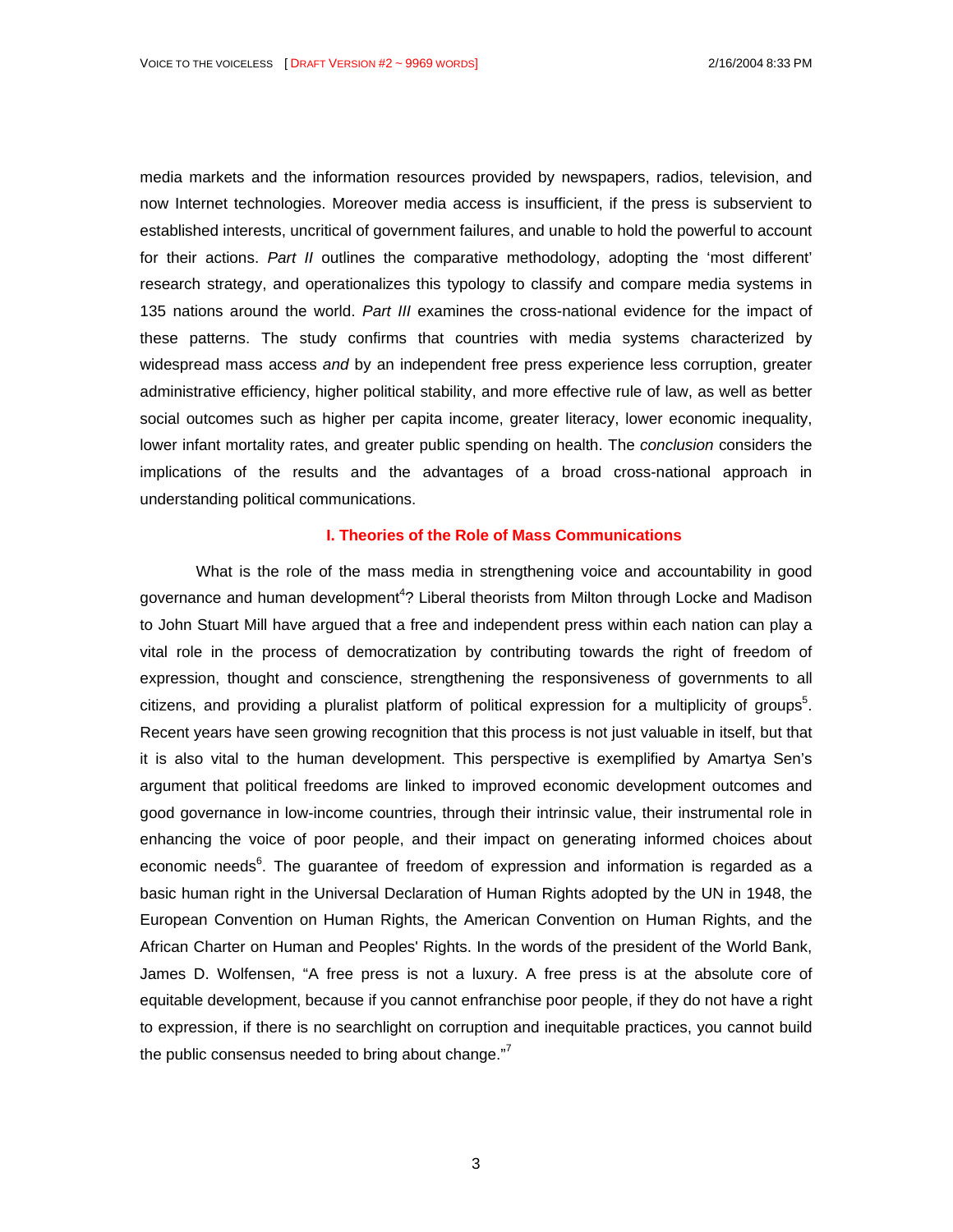In modern societies, the availability of information is critical to the quality of decision making by citizens and policymakers. In economic markets, consumers need accurate and reliable information to compare and evaluate products and services. In political markets, electors need information to judge the record of government and to select among alternative candidates and parties. If citizens are poorly informed, if they lack practical knowledge, they may cast ballots that fail to reflect their real interests<sup>8</sup>. Moreover policymakers need accurate information about citizens, to respond to public concerns, to deliver effective services meeting real human needs and also, in democracies, to maximize popular electoral support to be returned to office. Information in the political marketplace comes from two primary sources. Personal interactions commonly include informal face-to-face political conversations with friends, family and colleagues, traditional campaign rallies, community forums, and grassroots meetings. These information resources remain important, especially for election campaigns in poorer democracies, and the growth of email and online discussion groups may revive the importance of personal political communications<sup>9</sup>. But these channels have been supplemented in modern campaigns by the mass media, including the printed press (newspapers and magazines), electronic broadcasts (radio and television news), and also more recently the bundle of technologies associated with the Internet (including political websites). The rise of the Internet may be a particularly important development for the process of democratization, due to its potential for interactive, horizontal linkages breaking down the traditional boundaries of space and time, and facilitating oppositional voices, new social movements, and transnational advocacy networks, despite the highly uneven distribution of these technologies around the globe $10$ .

Classical liberal theories suggest that the free press serves to strengthen the process of democratization and human development in their '*watchdog*' role, where the channels of mass communications function to promote government transparency and public scrutiny of those in authority, highlighting policy failures, maladministration by public officials, corruption in the judiciary, and scandals in the corporate sector<sup>11</sup>. Ever since Edmund Burke, the 'fourth estate' has traditionally been regarded as one of the classic checks and balances in the division of powers<sup>12</sup>. Investigative journalism can open the government's record to external scrutiny and critical evaluation, and hold authorities accountable for their actions, whether public sector institutions, non-profit organizations, or private companies.

Equally vital, in their *civic forum* role, liberal theories argue that the free press can provide a public sphere, mediating between citizens and the state, facilitating informed debate about the major issues of the day<sup>13</sup>. If the channels of communication reflect the social and cultural diversity

4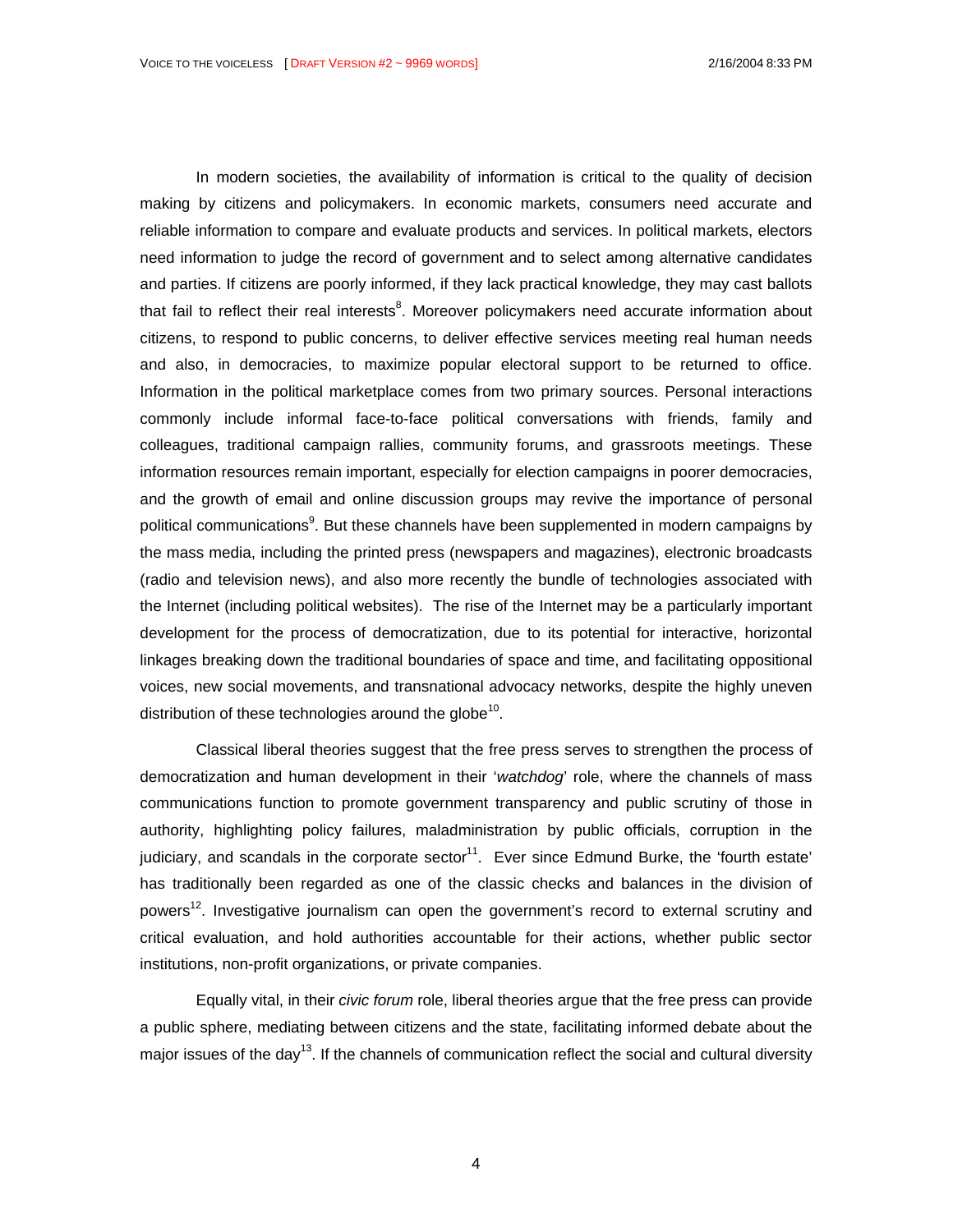within each society, in a fair and impartial balance, then multiple interests and voices are heard in public deliberation. This role is particularly important during political campaigns. Fair access to the airwaves by opposition parties, candidates and groups is critical for competitive, free and fair elections. It is particularly important that state-owned or public television stations should be open to a plurality of political viewpoints and viewpoints during campaigns, without favoring the government. This principle has been recognized in jurisprudence from countries as varied as Ghana, Sri Lanka, Belize, India, Trinidad and Tobago, and Zambia<sup>14</sup>.

What empirical evidence supports the claims made in liberal theories? Early accounts assumed a fairly simple and straightforward relationship between the spread of modern forms of mass communications, socioeconomic development, and the process of democratization. Early studies in the late 1950s and early 1960s by Lerner, Lipset, Pye, Cutright, among others, suggested that the diffusion of mass communications represented one sequential step in the development process. In this perspective, urbanization and the spread of literacy lead to growing use of modern technologies such as telephones, newspapers, radios and television, and the diffusion of the mass media laid the basis for an informed citizenry able to participate in democratic life<sup>15</sup>. Based on simple correlation analysis, showing a strong connection between the spread of communications and political development, Daniel Lerner theorized: "The capacity to read, at first acquired by relatively few people, equips them to perform the varied tasks required in the modernizing society. Not until the third stage, when the elaborate technology of industrial development is fairly well advanced, does a society begin to produce newspapers, radio networks, and motion pictures on a massive scale. This, in turn, accelerates the spread of literacy. Out of this interaction develop those institutions of participation (e.g. voting) which we find in all advanced modern societies."<sup>16</sup> Yet in the late 1960s and early 1970s the assumption that the modernization process involved a series of sequential steps gradually fell out of fashion. Skepticism grew, faced with the complexities of human development evident in different parts of the world, major setbacks for democracy with the 'second reverse wave' experienced in Latin America, Sub-Saharan Africa, and Asia<sup>17</sup>, and growing recognition that control of newspapers and television broadcasting could be used effectively to prop up authoritarian regimes and reinforce the power of multinational corporations, as much as to advance human rights and provide a voice for the disadvantaged<sup>18</sup>.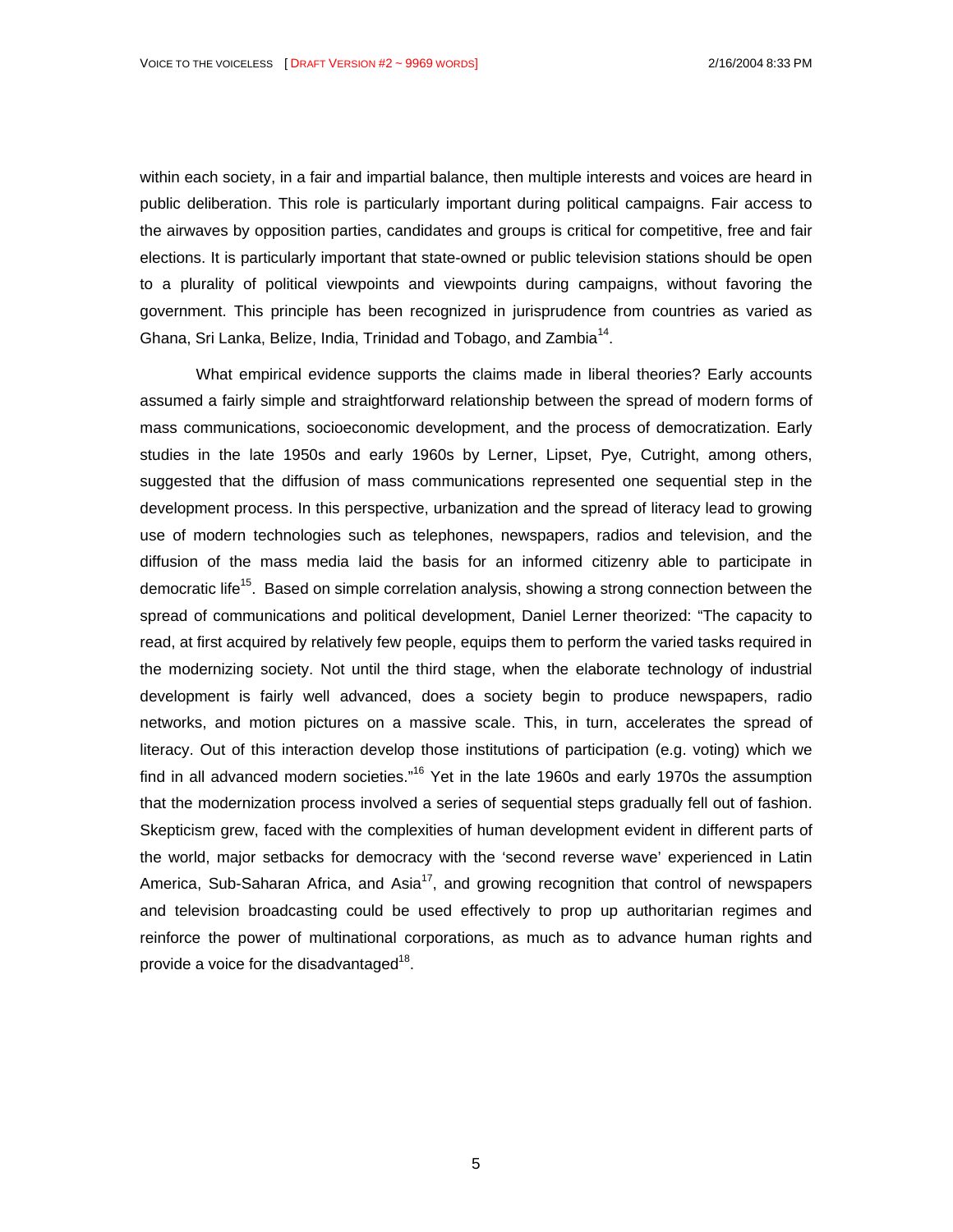#### *Limits on the Free Press*

Despite liberal ideals, in practice channels of communication can and often do fail to strength democracy, for many reasons. Limitations on the role of the press include explicit attempts at government propaganda, official censorship, legal restrictions on freedom of expression and publication like stringent libel laws and official secrecy acts, partisan bias in campaign coverage, oligopolies in commercial ownership, and more subtle unfairness in the balance of interests and whose voices are commonly heard in the public sphere<sup>19</sup>. There are multiple examples.

- State control of information, particularly via state regulation and ownership of radio and television broadcasting, can reinforce ideological hegemony for autocratic regimes, and this may have negative consequences for social development<sup>20</sup>. In Malaysia and Singapore, for example, regimes have used the press to stifle internal dissent and forced journalists employed by the international press to modify or suppress news stories unflattering to the regime<sup>21</sup>.
- Governments in Myanmar, Sri Lanka, Iraq, and Saudi Arabia, among others, commonly place serious restrictions on press freedom through official regulations, legal restrictions and censorship<sup>22</sup>. This practice remains more difficult in cyberspace, but nevertheless state-controlled monopolies exert control over access and content through providing the only Internet service in some nations $^{23}$ .
- During elections pro-government bias on television and radio has failed to provide a level playing field for all parties in many countries, exemplified by recent campaigns in Russia, Belarus, Ukraine and Mozambique $^{24}$ .
- Statistics collected by media freedom organizations show that each year dozens of media professionals are killed or injured in the course of their work. In many parts of the world, journalists face the daily threat of personal danger from wars, internal conflict, coups, terrorism and vendettas $^{25}$ . In Colombia, Sierra Leone, Liberia, Zimbabwe and Egypt there are many cases of journalists, broadcasters and editors experiencing intimidation, harassment and imprisonment by the police and military.
- Some express concern about concentration of ownership in the hands of major multinational corporations with multimedia empires around the globe. Well-known examples include AOL Time Warner and the Walt Disney Corporation in the United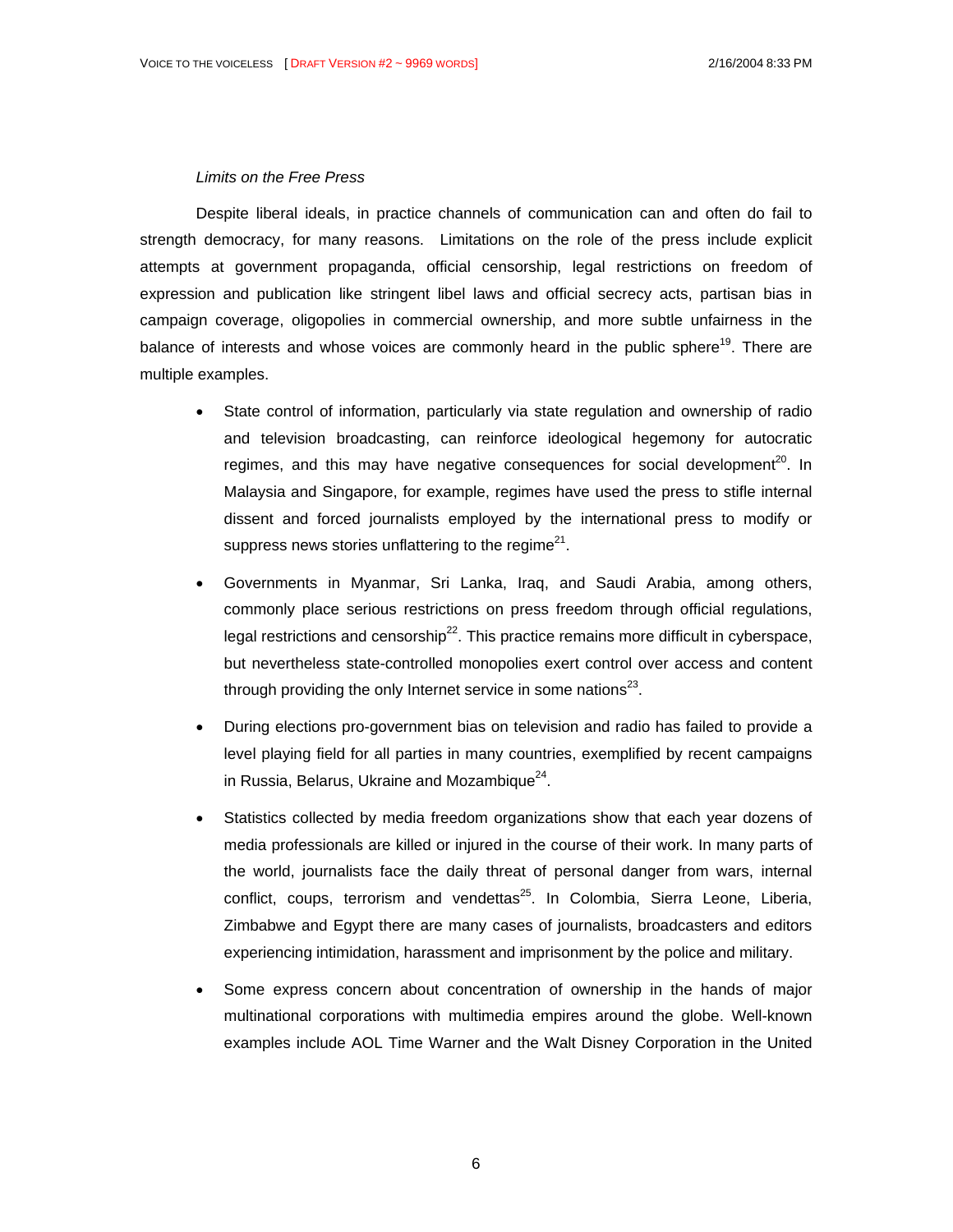States, News International in Australia, Bertelsmann in Germany, Thomson in Canada, and Fininvest in Italy<sup>26</sup>. It is feared that media mergers may have concentrated excessive control in the hands of a few multinational corporations, which remain unaccountable to the public, reducing media pluralism $^{27}$ .

Therefore in practice, far from strengthening the voice of marginalized and disadvantaged groups, and bolstering government accountability to citizens, the mass media may instead serve to reinforce the control of powerful interests and governing authorities. The long-term dangers of these practices are that electoral democracies experience ineffective governance and growing disillusionment with representative institutions, hindering the process of democratization and human development, while communication channels strengthen the control of governing parties and established elites in non-democratic states.

#### **II: Comparing Media Systems**

This study seeks to understand the role media systems in development by comparing many countries around the globe. As discussed elsewhere in this volume, much existing research on political communications is based upon studies of the United States, as well as paired crossnational comparisons, for example between Britain and Germany. But there are major problems in attempts to generalize from one or two countries to map out broader relationships. As Lipset has long stressed, the United States, in particular, is so 'exceptional' in its political system that it is atypical of many other nations<sup>28</sup>. The individualistic values and particular constitutional structures created at the founding of the United States sets a specific cultural milieu. Particular circumstances, particular historical legacies, and particular institutional structures may well structure the American media system. For example, the predominance of the commercial broadcasting channels mean that tendencies in American network news may well prove different to media systems where public service broadcasting has a long tradition. The US is also distinctive from equivalent established democracies in Europe for many other reasons, such as the marathon length and sheer frequency of American elections, the role of private funding in campaigns, the importance of entrepreneurial candidates over parties, the lack of a significant national newspaper sector, the complexity and fragmentation of the policymaking process, and the culture and traditions of journalism.

Another body of research, exemplified by the Euromedia group, has compared political communications within established West European democracies, while others have compared media systems in affluent postindustrial states $^{29}$ . Yet it is not clear how far we can generalize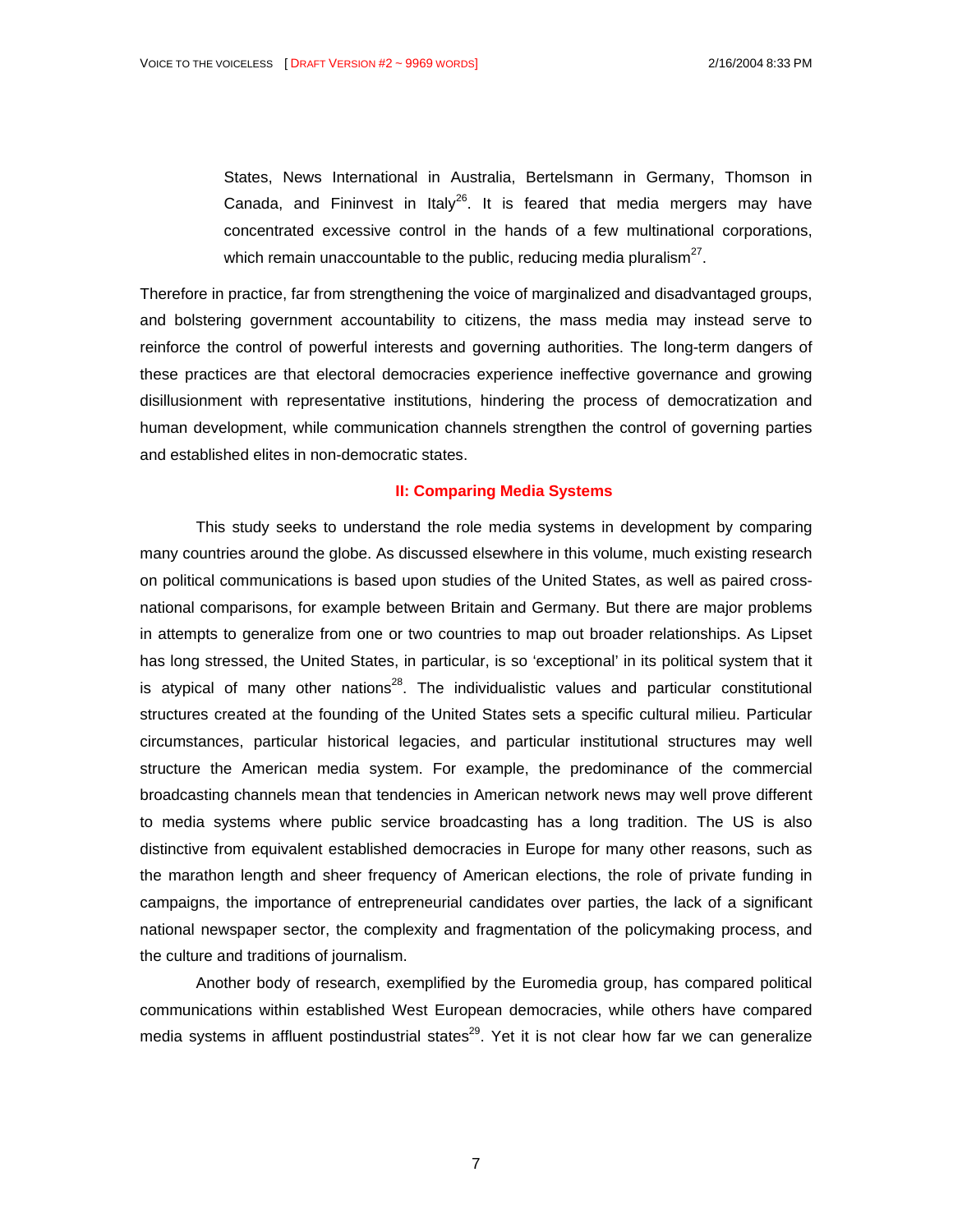more widely from these particular contexts to middle and low-income countries around the globe. West European media systems that gradually evolved in the mid-19<sup>th</sup> and early 20<sup>th</sup> century, following the long-term process of industrialization, are unlikely to be similar to those found in Latin American, African, Middle Eastern, or Central European states. Where distinctive historical experiences stamp their cultural mark on different global regions, they may continue to influence patterns of political coverage today, in a path-dependent pattern. Another common approach is that many edited collections consist primarily of country-by-country case studies, from established and consolidating democracies, within a loose theoretical framework. This is a step in the right direction, for example when comparing changes in campaign communications, but nevertheless it still remains difficult to develop and test more systematic comparisons from separate studies of particular nations<sup>30</sup>. Unlike some other fields of comparative politics, such as the study of parties, electoral systems and voting behaviour, or constitutions, political communications lacks strong and well-established conceptual typologies. The best known classification of media systems, Siebert, Peterson and Schram's 'Four Theories of the Press', developed at the height of the Cold War era, is now so dated as to provide little contemporary value $31$ . As a result of all these problems, older comparative politics textbooks commonly relegated the mass media to a minor player as an agent of political socialization, or a channel of interest group demands, at most, rather than as an institution and political actor in its own right $^{32}$ .

Given these considerations, this study follows the well-known conceptualization of Prezeworski and Teune in adopting the 'most different systems' research design, seeking to maximize contrasts among societies worldwide to distinguish systematic clusters of characteristics associated with different dimensions of the mass media $33$ . The comparison includes some of the most affluent countries in the world like Sweden, Germany and the United States, those characterized by middle-level human development and transitional economies typified by nations such as Taiwan, Brazil and South Africa, as well as poorer rural societies, like India and China. Some states under comparison are governed by authoritarian regimes while others have experienced a rapid consolidation of democracy within the last decade. Today the Czech Republic, Latvia and Argentina are ranked as equally 'free' as West European nations with a long tradition of democracy, such as Belgium, France, and the Netherlands<sup>34</sup>. Clearly there are some important trade-offs involved in this approach, notably the loss of the richness and depth that can come from case-study comparison of a few similar countries within relatively homogeneous regions. A broader canvass increases the complexity of comparing societies that vary widely in terms of cultural legacies, political systems, and democratic traditions. There are

8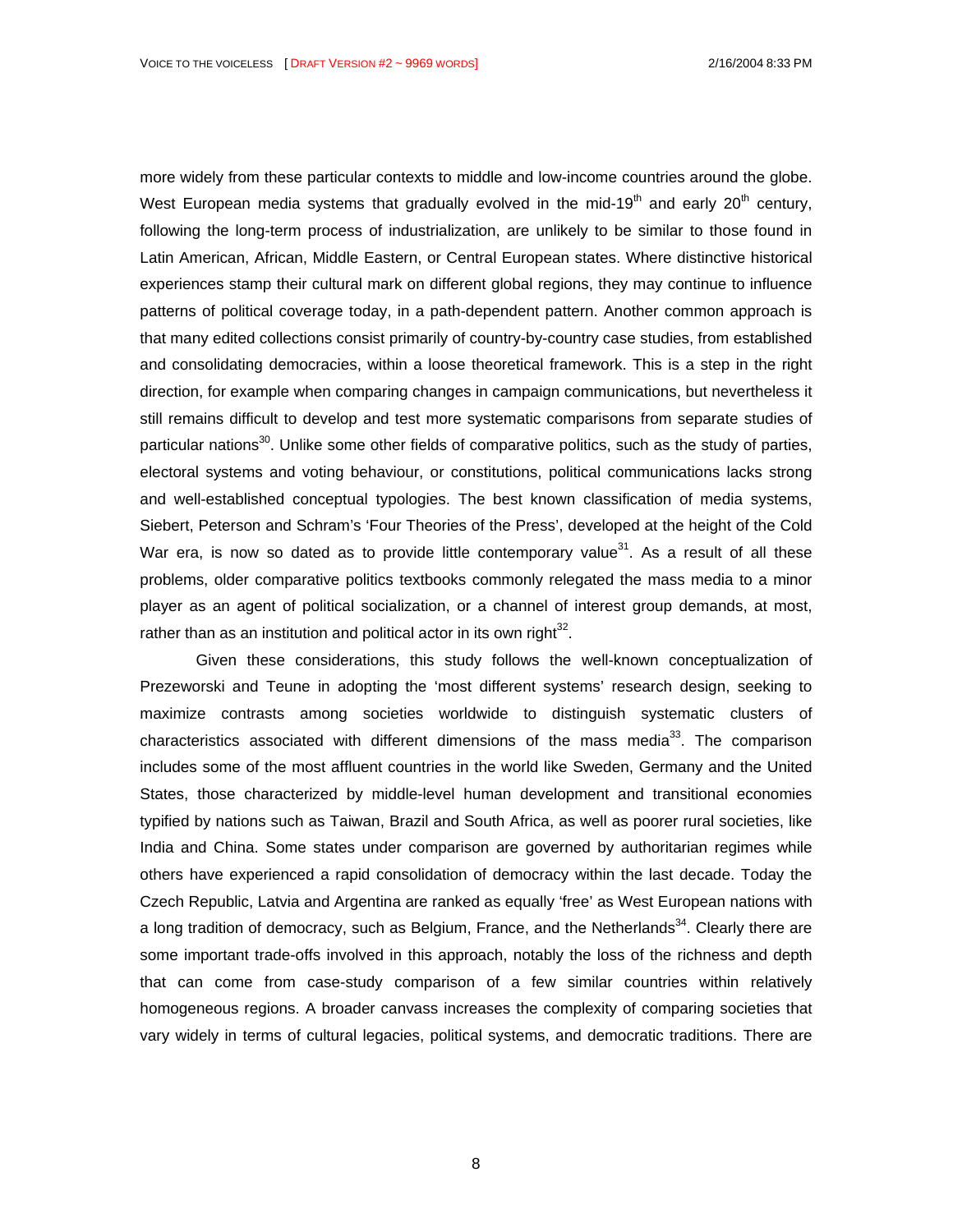major limitations in understanding the processes at work behind any patterns we establish at one point in time. Ideally temporal as well as cross-national comparisons should be integrated. Aggregate data collected for other purposes, such as the circulation of newspapers or the distribution of TV sets, provides only an approximate proxy indicators for the matters we wish to investigate, such as actual readership or viewership patterns. The series of Eurobarometer surveys provide thirty years of trends in media use within EU member states, but we are only starting to get equivalent measures in reliable cross-national surveys elsewhere, and media items are still not standard even in the International Social Survey Programme and national election studies. In short, our hands are tied. Despite these well-known limitations, the strategy of attempting a global comparison, where data is available, has multiple advantages for sharpening our conceptual frameworks, broadening our understanding, and establishing reliable crossnational generalizations.

Liberal theories have long stressed the importance of an independent journalism as a check on the abuse of power. The study theorizes that this is necessary but not sufficient, in particular media systems strengthen good governance and promote positive development outcomes most effectively under two conditions: In societies where channels of mass communications are free and independent of established interests; *and* in addition where there is widespread public access to these media. The reason is that freedom of the press by itself is insufficient to guarantee positive development outcomes if disadvantaged groups and marginalized communities are excluded from the information resources provided by the mass media. For example, the potential impact of the Internet on democracy and social progress will continue to be limited if there is no closure of the digital divide, and if online political resources, as well as access to basic information about jobs, educational opportunities, news, and social networks, are unavailable to many poorer populations in large swathes of Sub-Saharan Africa, South-East Asia and Latin America<sup>35</sup>. Yet access to communications is insufficient by itself, if the printed press remain subservient to established interests, if television news fails to report government policy failures, if radio broadcasters are unable to hold the powerful to account for their actions, and if there are relatively few websites reflecting the concerns of local groups and minority languages in poorer societies. For communication channels to function effectively in accordance with the hopes of liberal theory we can theorize that access and independence are required (see Figure 1).

[Figure 1 about here]

9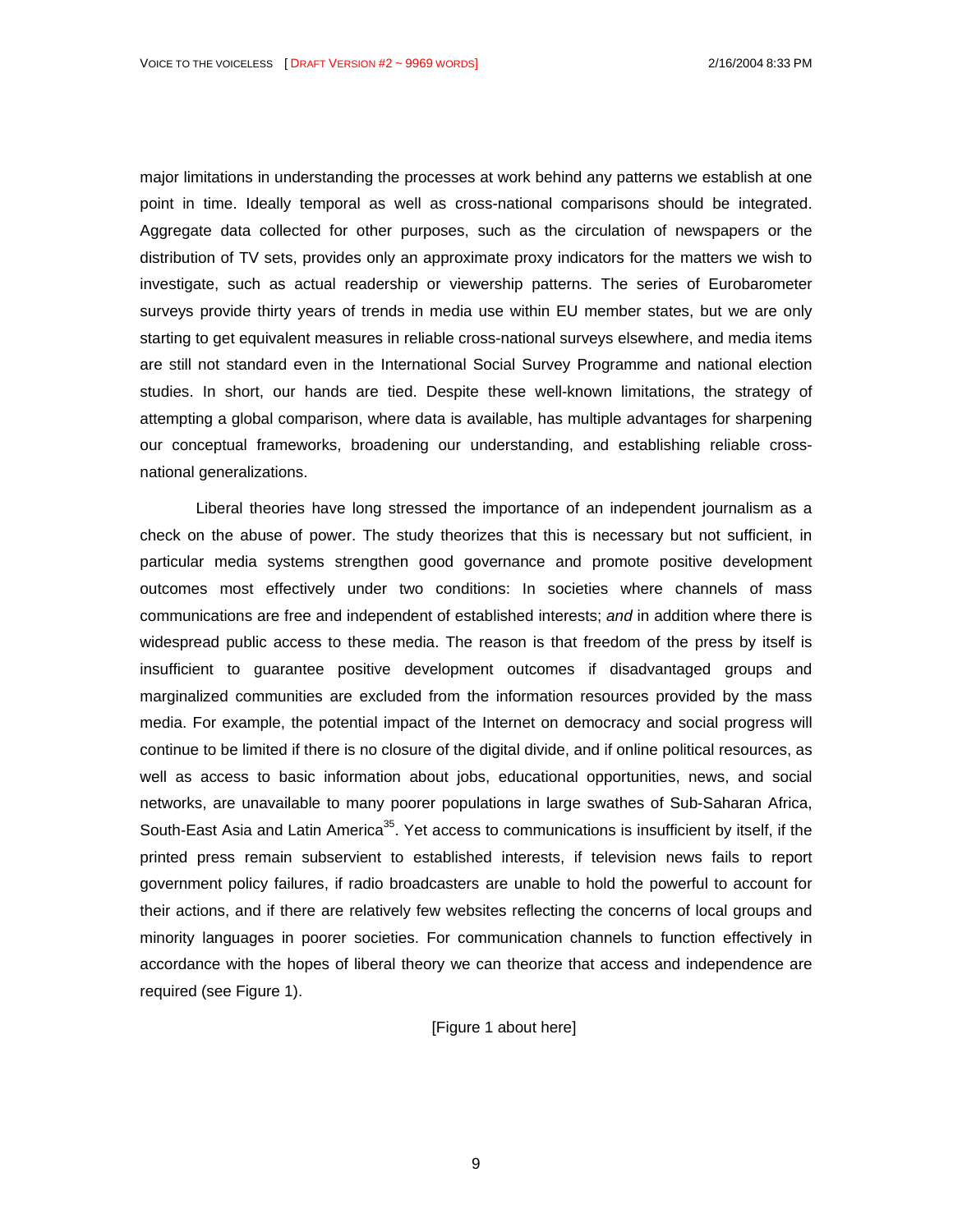Levels of *access* influence the scope and reach of mediated channels of communication, how widely politicians can reach the public through the press, as well as how far citizens can use these channels to learn about public affairs. The wider the level of access to news from daily papers, radio, television and the Internet then, ceteris paribus, the greater the potential for media impact. Access to the mass communications most commonly includes the printed press (newspapers and magazines), the traditional electronic broadcast media (radio and television), and the new technologies associated with the Internet (including email and the World Wide Web). *Media access* can be measured by World Development Indicators monitoring the circulation of daily newspapers, and the distribution of radio receivers and television sets per 1000 population in 135 nations, the proportion of the population online population and the weighted distribution of Internet hosts (see Table A1)<sup>36</sup>. These indicators of media diffusion are strongly inter-related (all correlations are strong and significant (R=0.55 and above Sig.01), although there are some societies which rely more heavily than average upon the printed press, such as South Korea, Norway, Romania and Israel, while other countries are more reliant upon television in patterns of media use, such as the United States, Portugal and El Salvador (see Appendix Figure 1). Given the strong correlations, access to all mass media were combined into a single scale, standardized to 100-points, including the per capita circulation of daily newspapers, the availability of radio receivers and television sets, and the proportion of the population that used the Internet and the distribution of Internet hosts. As the scale was heavily skewed towards richer nations, using a logged scale normalized the distribution.

*Press freedom* can be expected to influence whether the impact of the news media promotes pluralistic voice and government accountability, or how far it serves to reinforce the power of established interests and state control. Press freedom is far more complex and difficult to assess in any comprehensive fashion but the annual Freedom House Press Freedom Survey (2000) can be used as the standard cross-national indicator. Press Freedom is measured by how much the diversity of news content is influenced by the structure of the news industry, legal and administrative decisions, the degree of political influence or control, the economic influences exerted by the government or private entrepreneurs, and actual incidents violating press autonomy, including censorship, harassment and physical threats to journalists. The assessment of press freedom distinguishes between the broadcast and print media, and the resulting ratings are expressed as a 100-point scale for each country under comparison. Evaluations of press freedom in 186 nations were available in the 2000 Freedom House survey.

[Figure 2 about here]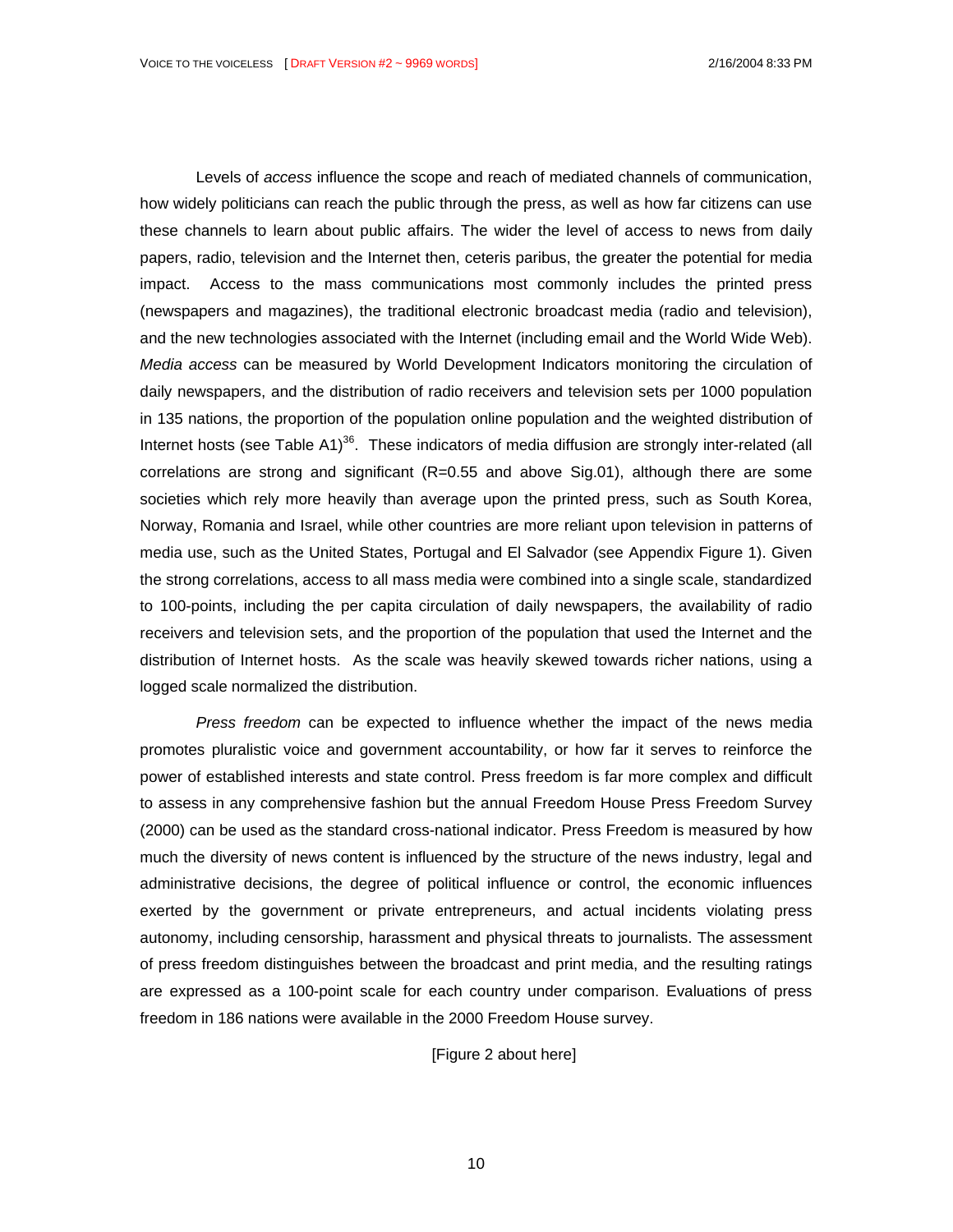#### *The Map of Media Systems*

Figure 2 shows the distribution of 135 nations across these dimensions. The scatter of societies in the top-right hand corner shows that in many older democracies, as well as some newer democracies such as the Czech Republic, Thailand, the Republic of Korea, Jamaica, and Venezuela, liberal patterns of press freedom are strongly related to widespread media access. Some of these societies are among the most affluent around the globe, yet only moderate levels of human development characterize others such as South Africa, El Salvador, and Poland. In contrast, in societies located in the top left-hand corner of the map, exemplified by Singapore, Belarus, Saudi Arabia, Turkey and Russia, there is relatively widespread access to most modern forms of mass media like television and yet limited freedom of the press, suggesting the greatest potential for domestic news channels to be used by government, official agencies and established interests as an agency of partisan bias, or even state propaganda, with a scope which reaches large sectors of the population $37$ .

Media systems in countries like India, Botswana, Namibia and the Philippines, located in the bottom right-hand corner of the scatter plot, are characterized by a flourishing independent press and yet limited public access to newspapers, television, and the Internet, due to problems of literacy and poverty. In these countries, the media can be expected to have a positive impact on pluralism and government accountability, especially through competition among elites in civil society, but to exert only limited influence on the general population because of its limited reach. Lastly, most low-income nations are scattered in the bottom left-hand corner, such as Angola, Rwanda, Cambodia and Bangladesh, where there are major restrictions on the freedom of the press as a force capable of challenging government authorities, and yet the role of the media is also limited as a channel of state propaganda because of restricted levels of mass access to newspapers, television and the Internet. In these nations, traditional forms of campaign communication such as local rallies, posters and community meetings, and grassroots party organizations, are likely to be more important in mobilizing political support than mediated channels.

### **III. The Impact of Media Systems on Human Development**

What is the impact of this pattern on good governance and human development? Recent years have seen growing attempts to gauge and measure systematic, valid and reliable indicators of political development and the quality of democracy in a wide range of countries worldwide. We can draw on a recent study for the World Bank<sup>38</sup> that developed subjective perceptions of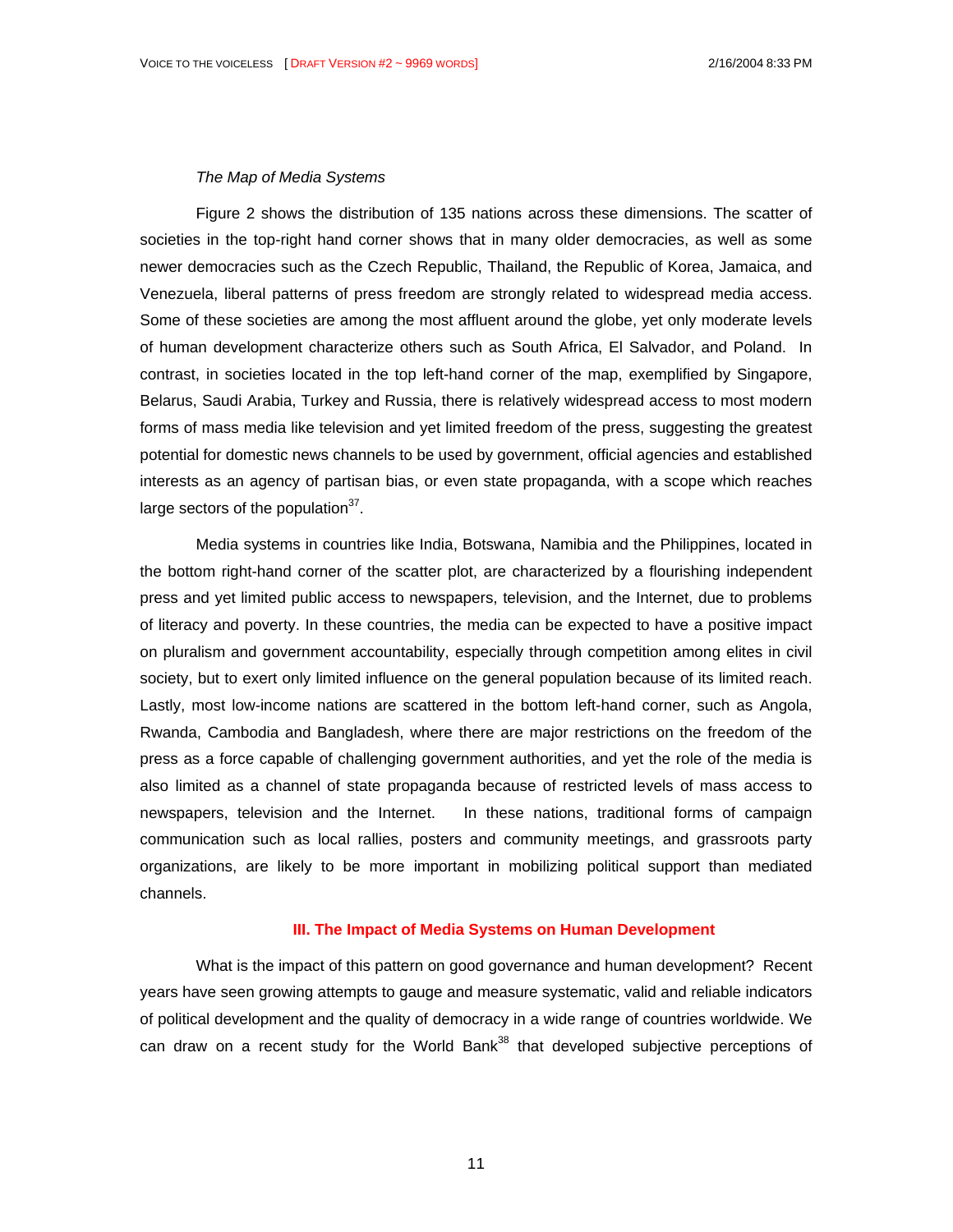indicators of good governance, drawing on multiple surveys of experts, that assessed four dimensions based on the criteria of political stability, the rule of law, government efficiency and levels of corruption (see the Technical Appendix for details). Political stability is important as this reflects the regular rotation of government office, consolidation of the 'rules of the game', continuity in constitutional practices, and lack of political violence due to acts of terrorism. The rule of law concerns the independence and effectiveness of the judiciary and courts, perceptions of violent or non-violent crime, and the enforceability of contracts. Government efficiency is gauged by perceptions of the quality of the public service and the independence of the civic service from political pressures. Lastly perceptions of corruption reflect the success of a society in developing fair, transparent and predictable rules for social and economic interactions. Subjective judgments may prove unreliable for several reasons, including reliance upon a small number of national 'experts', the use of business leaders and academic scholars as the basis of the judgments, variations in country coverage by different indices, and possible bias towards more favorable evaluations of countries with good economic outcomes. Nevertheless in the absence of other reliable indicators covering a wide range of nations, such as surveys of public opinion, these measures provide one of the best available gauges of good governance<sup>39</sup>. If widespread access to the free press plays an important role in promoting government accountability, then this should be evident in these indicators. Table 1 and Figure 3 shows the simple correlations between these indicators without any controls. The results confirm that the indicators of media access, press freedom and the combined communications index were all strongly and significantly related to good governance. Countries where much of the public has access to the free press have the greater political stability, rule of law, government efficiency in the policy process, and least corruption.

### [Table 1 and Figure 3 about here]

Liberal theories claims claim that in addition to promoting a more efficient public policy process, by publicizing social problems and articulating public concerns mass communications also function to make the authorities more responsive to basic human needs. Table 2 examines the correlations between the communication measures and several common indicators of human development. The results confirm that press freedom, access to the mass media, and the combined Communication Index are all strongly related to positive development outcomes, measured by the Human Development Index, income, economic equality, lower infant mortality, longer life expectancy, higher spending on public health, and greater adult literacy. These coefficients need to be interpreted with caution, as no controls are included, and the causal

12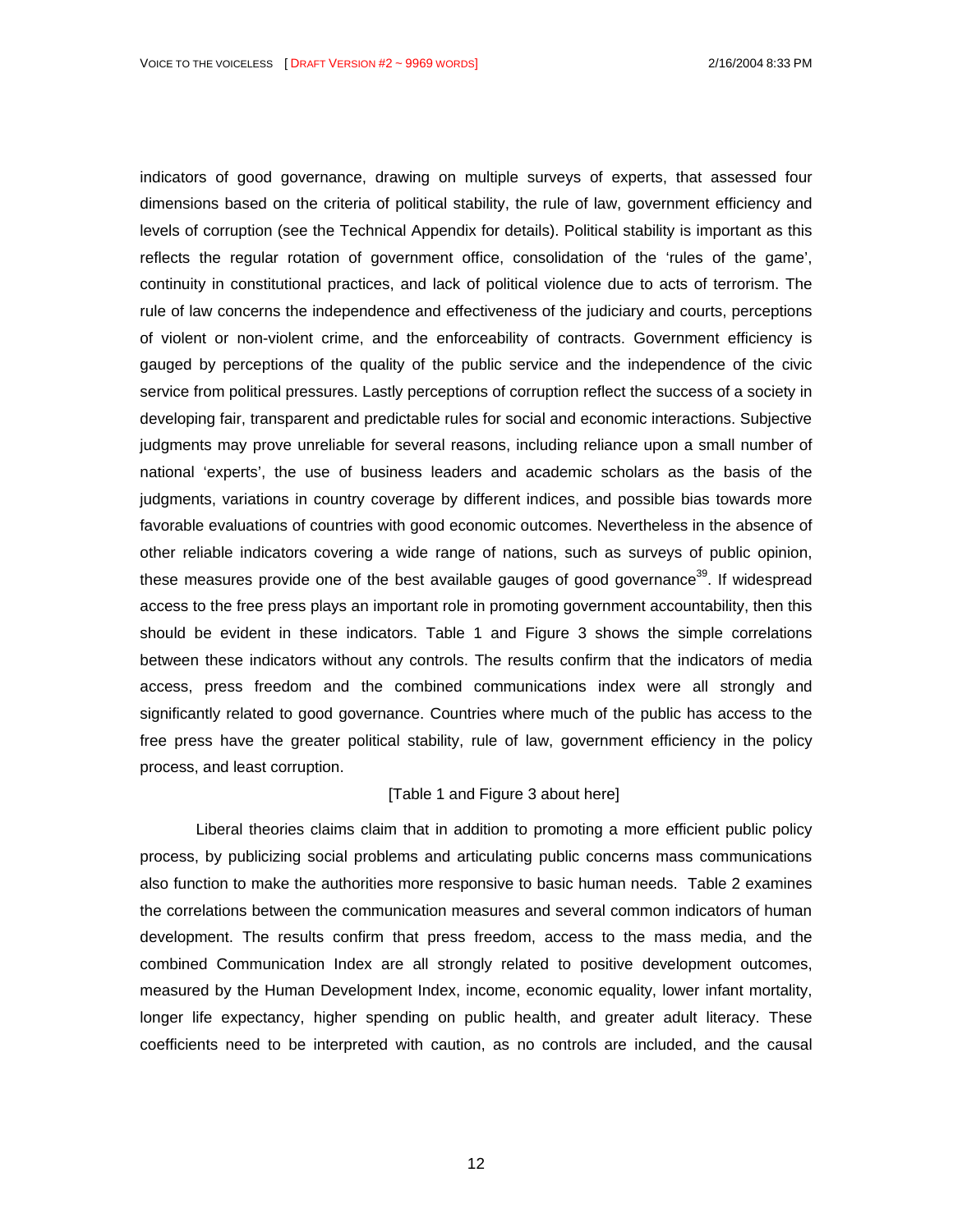interpretation of these relationships is not unambiguous<sup>40</sup>. In particular it could well be argued that greater levels of economic prosperity produced by development generate the underlying conditions for the purchase of household consumer durables like televisions, radios, and personal computers. The expansion of the middle class service sector in more developed economies is associated with greater affluence and growing leisure time, which are both strongly linked to use of the mass media. Use of newspapers and the Internet, in particular, require cognitive skills and knowledge that are strongly related to levels of education and literacy. Nevertheless, despite a process of interaction, the consistent and strong relationship across all the different indicators of human development and good governance is striking.

### [Tables 2, 3 and 4 and Figure 4 about here]

The relationship between the typology of media systems and these indicators are illustrated in Tables 3 and 4. The results confirm that the 52 societies with widespread access to the free press consistently scored far higher than all other media systems across all the indicators of good governance and human development: people living in these nations have more stable political systems, more efficient government processes and less corruption, as well as living longer, with greater affluence, and more economic equality. In sharp contrast, countries lacking an independent press and public access to mass communications scored consistently worst across all these indicators. Media matters, both for its own sake, and for development.

### **Conclusions: Strengthening Channels of Voice and Accountability**

The lessons from this analysis suggest that strengthening the channels of communication is vital for development, particularly for electoral democracies that are in the process of establishing more effective political and economic institutions. It is widely assumed that a free press is necessary for social and political development, although this proposition is rarely tested in any systematic fashion. Because many studies are conducted within affluent societies, where newspapers and television are widely available, the basic issue of access to the mass media is rarely linked explicitly to issues of how the press functions within a democracy. The results indicate that those societies characterized by both press freedom and widespread access to the mass media are characterized by many indicators of good governance and human development. The reason, it is suggested, is that the free press plays an important role in promoting the voice of disadvantaged groups in the policymaking process and strengthening the accountability of governments to citizens. Liberal theories, which focus on only the conditions of independent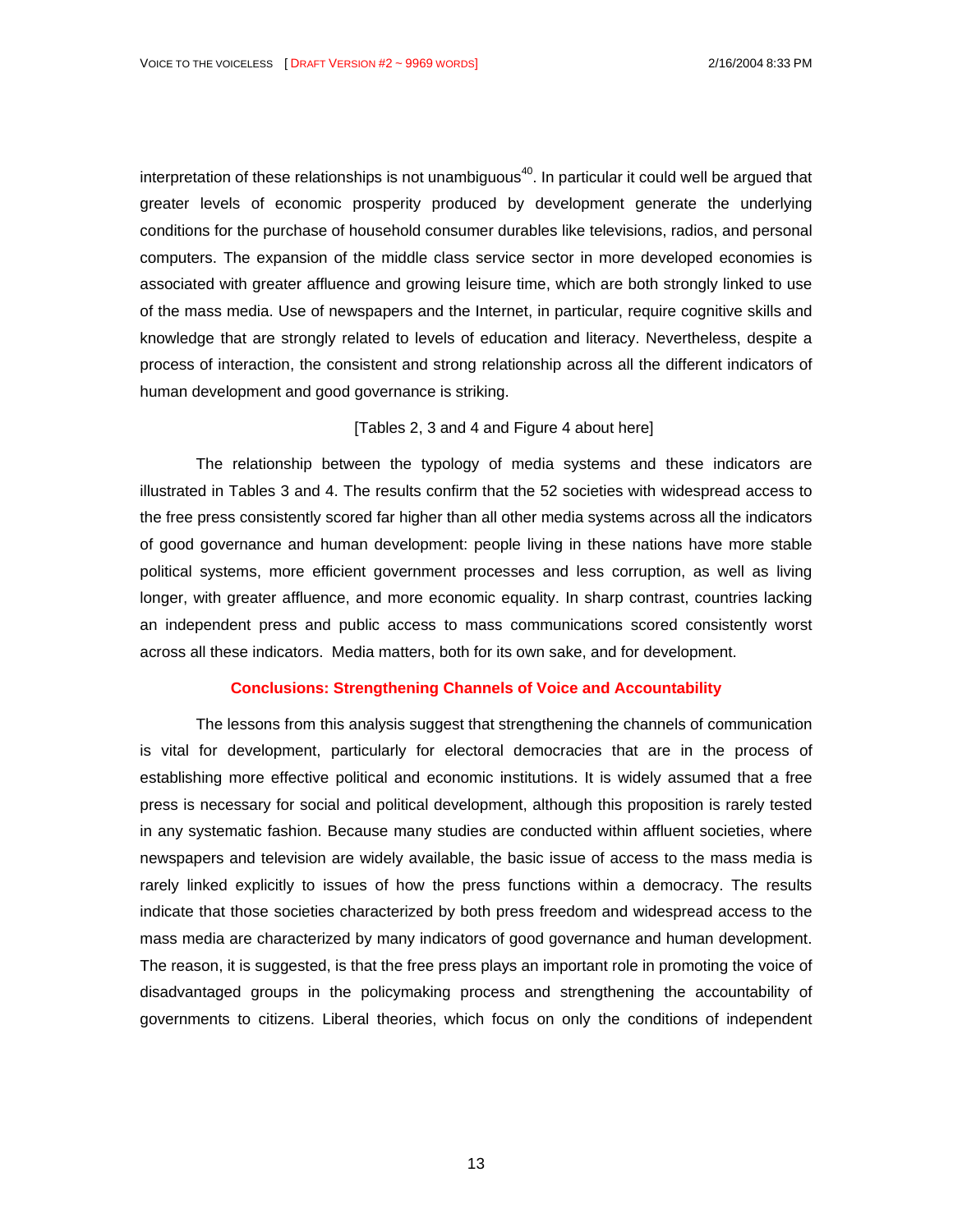journalism without taking account of the problems of restricted access, tell only one half of the story.

More generally, the global comparative approach adopted by this study suggests that we can go beyond more limited case studies of particular countries, or research that contrasts media systems among a few countries within a particular region or continent. Clearly there is a need for complimentary multi-method research designs, which benefit from combining the strengths and weaknesses of any single approach. For example, it is difficult to go beyond the simple correlations examined here to establish patterns of causality that could be explored by detailed historical case studies. Other approaches such as interviews with media and policy elites would provide alternative insights into this process, such as how far journalists see their role as watchdogs. Systematic content analysis could reveal patterns of news coverage, for example reporting of incidents of the abuse of government power or cases of corruption. Surveys could shed light on audience patterns of use and the impact of news coverage on political attitudes and values. No single method is wholly satisfactory. Nevertheless the end of the Cold War and dramatic changes in human development in recent decades have broken down the old tripartite distinctions between post-industrial, post-communist and developing societies, as well as between established democracies, consolidating democracies and non-democracies. The process of globalization and the rise of new information technologies have similarly transformed the subject. We are commonly still stuck in the rut of studying the mass media within particular nation-states, when some of the most electric transformative movements fall outside of these boundaries<sup>41</sup>. Studies of political communication need to revise and retool our conceptual frameworks to reflect these developments. A broad-brush comparative framework utilizing aggregate data in many different nations around the world, mapping media systems, is one more research strategy that should be added to our comparative toolbox.

14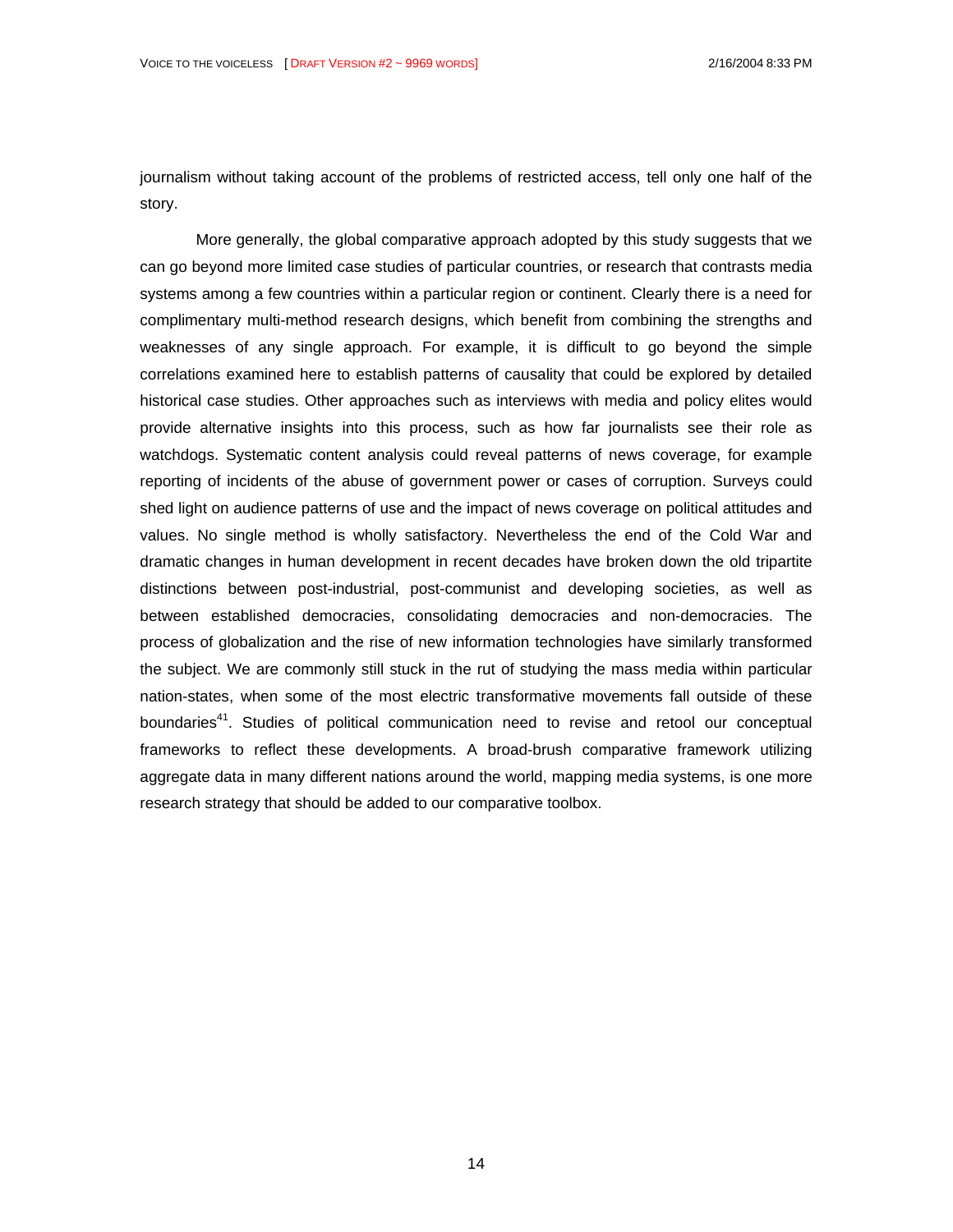# Figure 1: Typology of Media Systems

|              |                       | <b>Press Freedom</b>                                     |                                                               |  |  |  |  |
|--------------|-----------------------|----------------------------------------------------------|---------------------------------------------------------------|--|--|--|--|
|              |                       | Non-free                                                 | Free                                                          |  |  |  |  |
|              | Widespread<br>Access  | E.g. Singapore, Belarus,<br>Saudi Arabia, Turkey, Russia | E.g. Argentina, Brazil, Estonia,<br>Jamaica, Poland, UK, U.S. |  |  |  |  |
| Media Access | <b>Limited Access</b> | E.g. Bangladesh, Rwanda,<br>Algeria, Yemen, Zimbabwe     | E.g. Mali, Namibia, the<br>Philippines, South Africa          |  |  |  |  |

**Notes: Measures of media access and press freedom. See technical appendix for details.**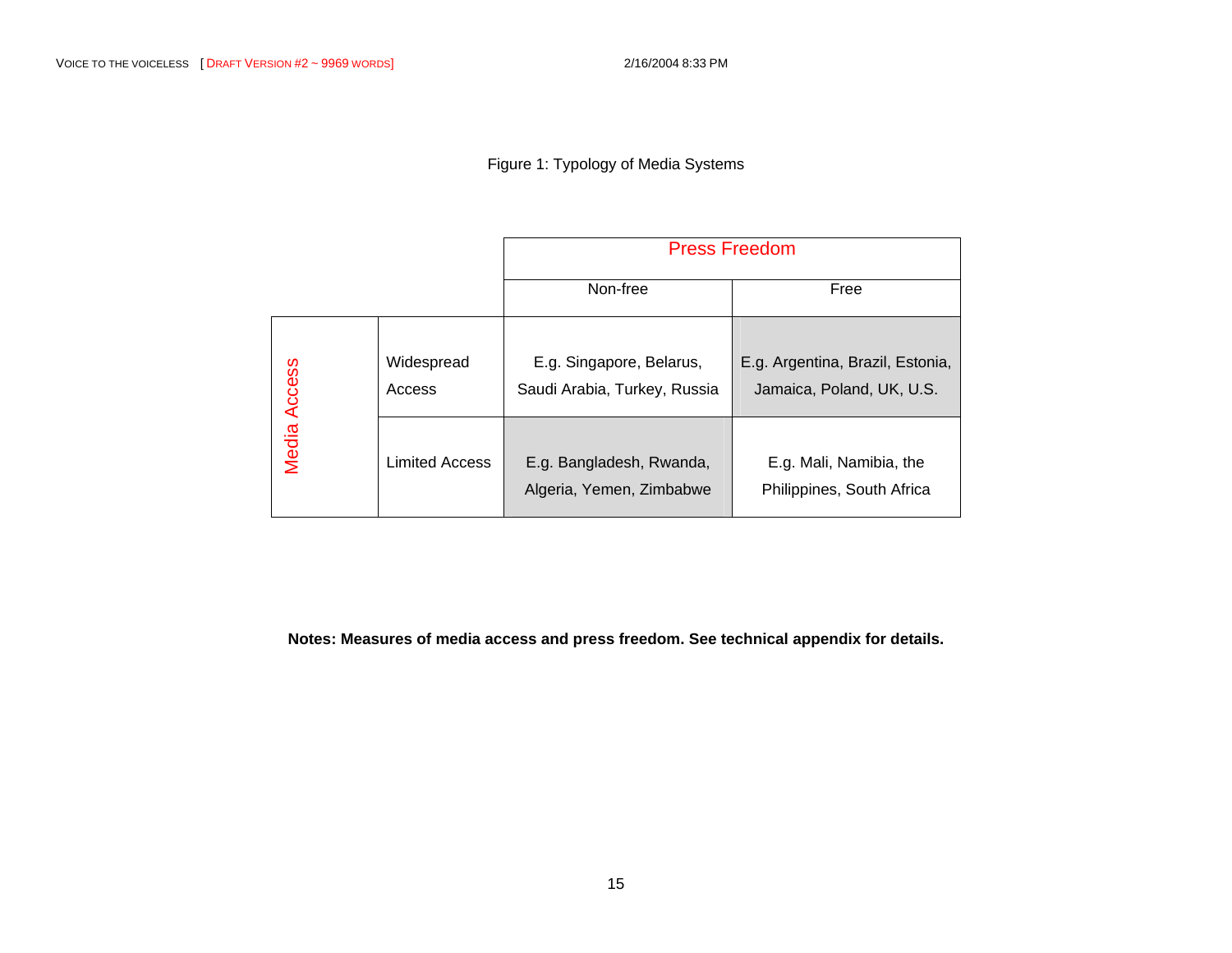# Figure 2: Types of Media Systems



Press Freedom (Freedom House 2000)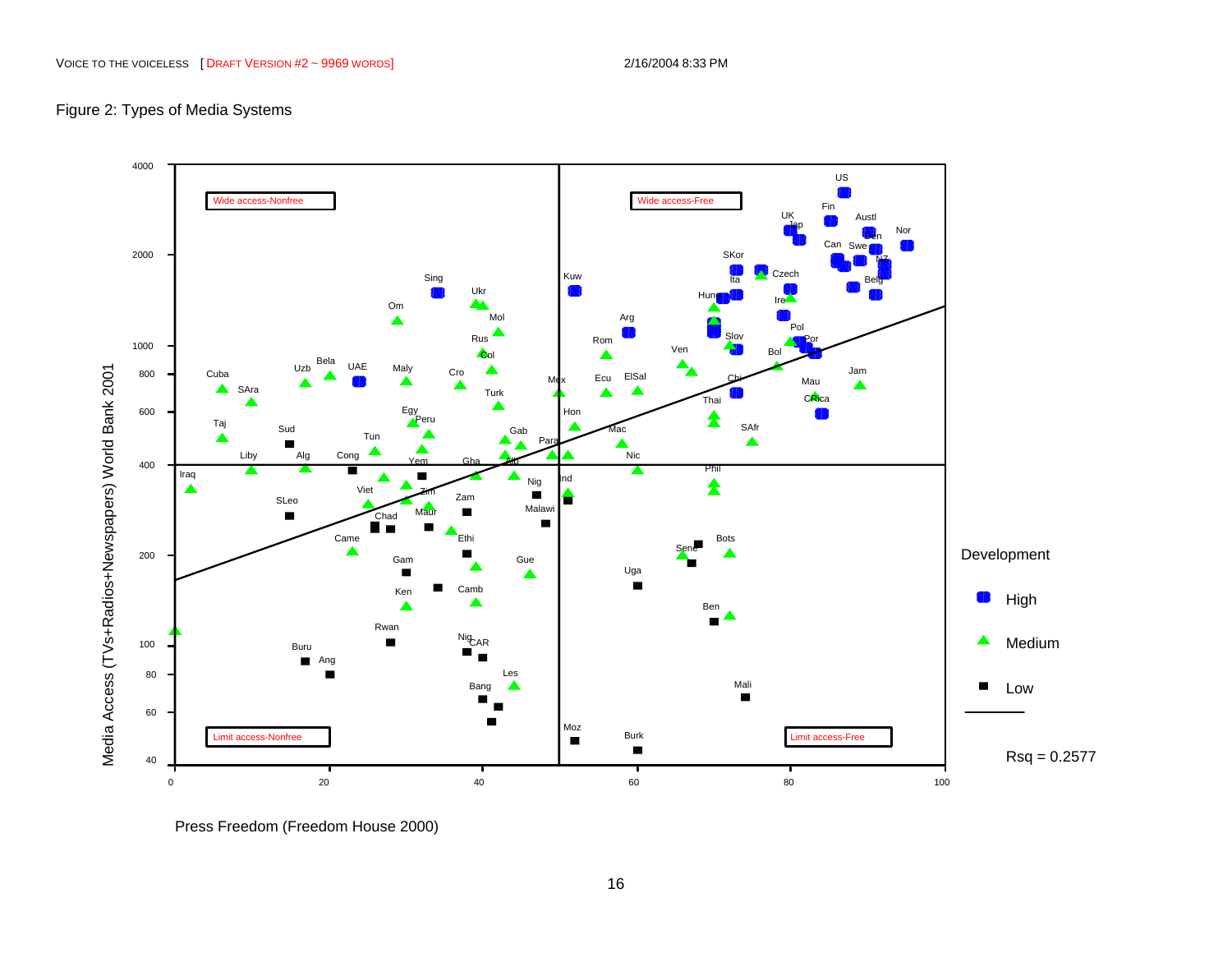

**Figure 3: Communication Index and Indicators of Good Governance**  See technical appendix for details.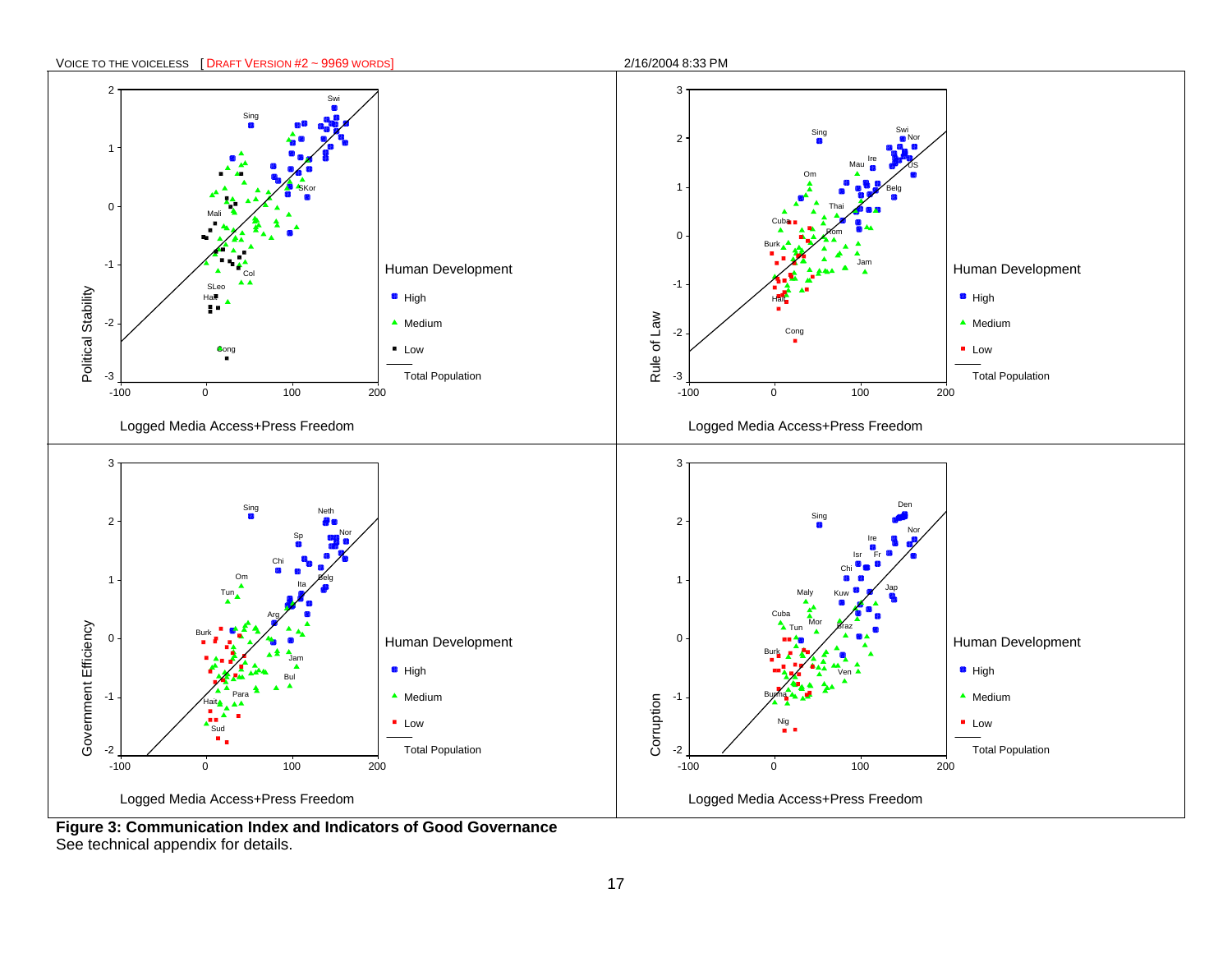

**Figure 4: Communication Index and Indicators of Human Development**  See technical appendix for details.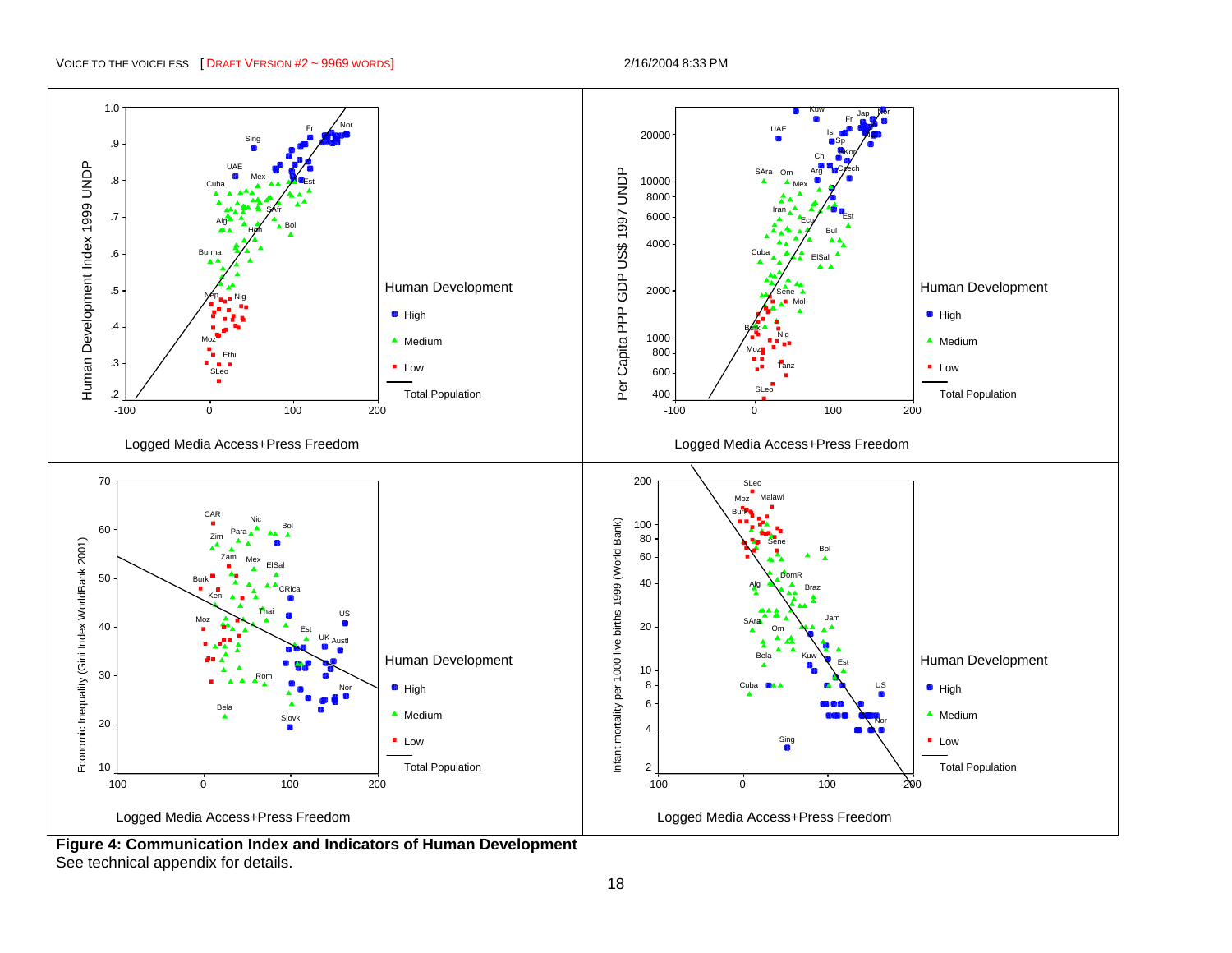

**Figure 4: Communication Index and Indicators of Human Development Cont…**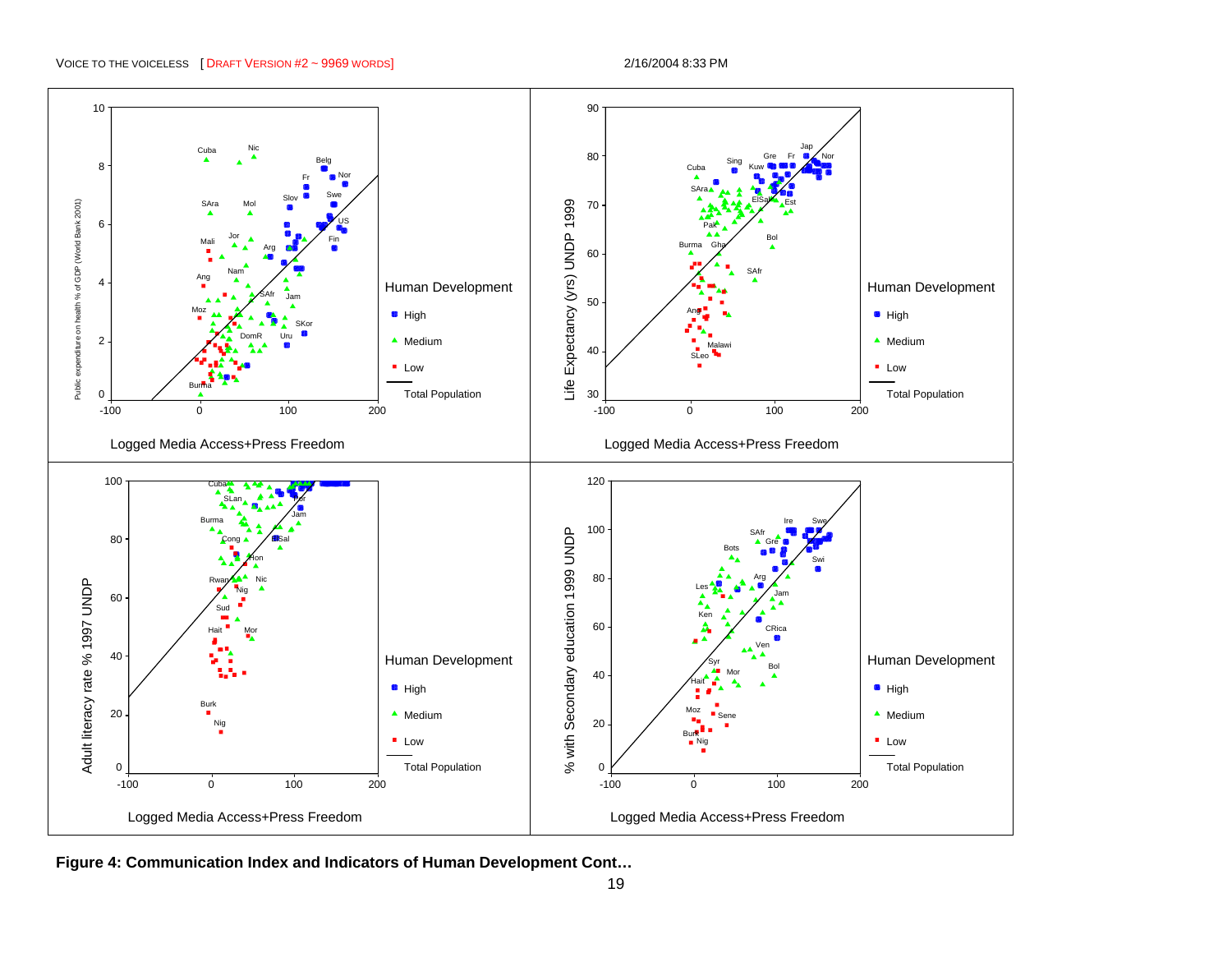|                              |              | Press Freedom | Media Access            | Communication |
|------------------------------|--------------|---------------|-------------------------|---------------|
|                              |              |               | (2000) (Logged %Papers+ | Index         |
|                              |              |               | %TVs+ %Radio            |               |
|                              |              |               | +%Online                |               |
|                              |              |               | 1997-1999)              |               |
| Political Stability/Violence | $\mathsf{R}$ | .633          | .633                    | .727          |
|                              | Sig.         | .000          | .000                    | .000          |
|                              | N            | 140           | 119                     | 120           |
| Rule of Law                  | R            | .644          | .682                    | .763          |
|                              | Sig.         | .000          | .000                    | .000          |
|                              | N            | 151           | 124                     | 125           |
| <b>Government Efficiency</b> | R            | .688          | .649                    | .771          |
|                              | Sig.         | .000          | .000                    | .000          |
|                              | N            | 141           | 120                     | 121           |
| Corruption                   | R            | .674          | .652                    | .788          |
|                              | Sig.         | .000          | .000                    | .000          |
|                              | N            | 140           | 119                     | 120           |

### **Table 1: Correlations between Media and Indicators of Good Governance**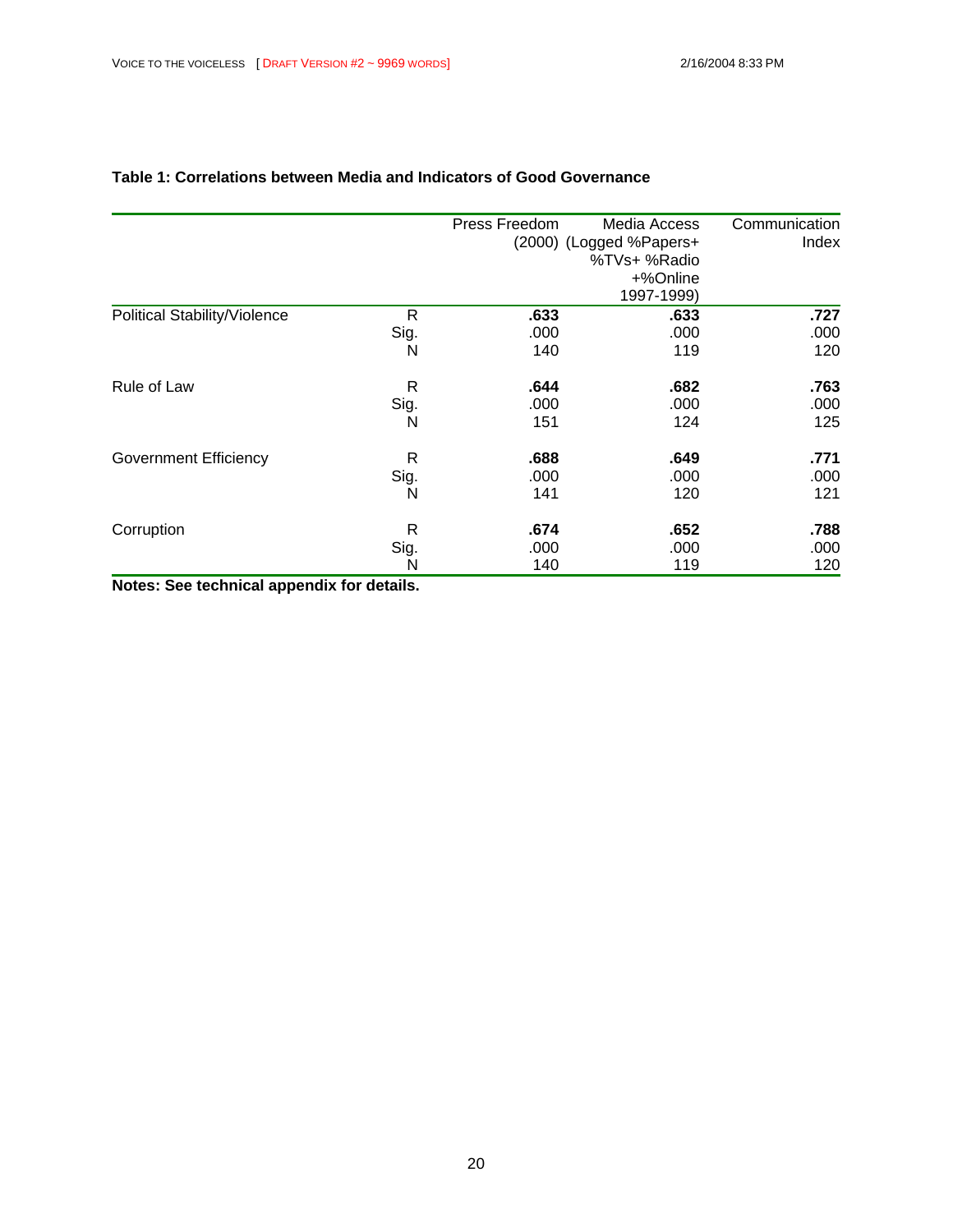|                                          |              | Press Freedom | Media Access        | Communication |
|------------------------------------------|--------------|---------------|---------------------|---------------|
|                                          |              | (2000)        | (Logged<br>%Papers+ | Index         |
|                                          |              |               | %TVs+ %Radio        |               |
|                                          |              |               | +%Online            |               |
|                                          |              |               | 1997-1999)          |               |
| Human Development Index 1999 UNDP        | $\mathsf{R}$ | .519          | .879                | .801          |
|                                          | Sig.         | .000          | .000                | .000          |
|                                          | $\mathsf{N}$ | 167           | 127                 | 128           |
| Income (Per Capita GDP in PPP US\$ 1997) | ${\sf R}$    | .508          | .752                | .793          |
|                                          | Sig.         | .000          | .000                | .000          |
|                                          | $\mathsf{N}$ | 167           | 127                 | 128           |
| Economic Equality (Reversed Gini Index)  | ${\sf R}$    | .246          | .401                | .403          |
|                                          | Sig.         | .009          | .000                | .000          |
|                                          | $\mathsf{N}$ | 113           | 101                 | 101           |
| <b>Lower Infant Mortality</b>            | $\mathsf{R}$ | .405          | .813                | .670          |
|                                          | Sig.         | .000          | .000                | .000          |
|                                          | ${\sf N}$    | 142           | 129                 | 130           |
| Public expenditure on health (% of GDP)  | $\mathsf{R}$ | .475          | .604                | .659          |
|                                          | Sig.         | .000          | .000                | .000          |
|                                          | $\mathsf{N}$ | 140           | 127                 | 128           |
| Life Expectancy (yrs) UNDP 1999          | $\mathsf{R}$ | .464          | .803                | .700          |
|                                          | Sig.         | .000          | .000                | .000          |
|                                          | $\mathsf{N}$ | 168           | 127                 | 128           |
| Adult literacy rate % 1997 UNDP          | $\mathsf{R}$ | .404          | .776                | .673          |
|                                          | Sig.         | .000          | .000                | .000          |
|                                          | $\mathsf{N}$ | 167           | 127                 | 128           |
| % With secondary education 1999 UNDP     | $\mathsf{R}$ | .459          | .766                | .731          |
|                                          | Sig.         | .000          | .000                | .000          |
|                                          | N            | 125           | 100                 | 101           |

# **Table 2: Correlations between Media and Human Development Indicators**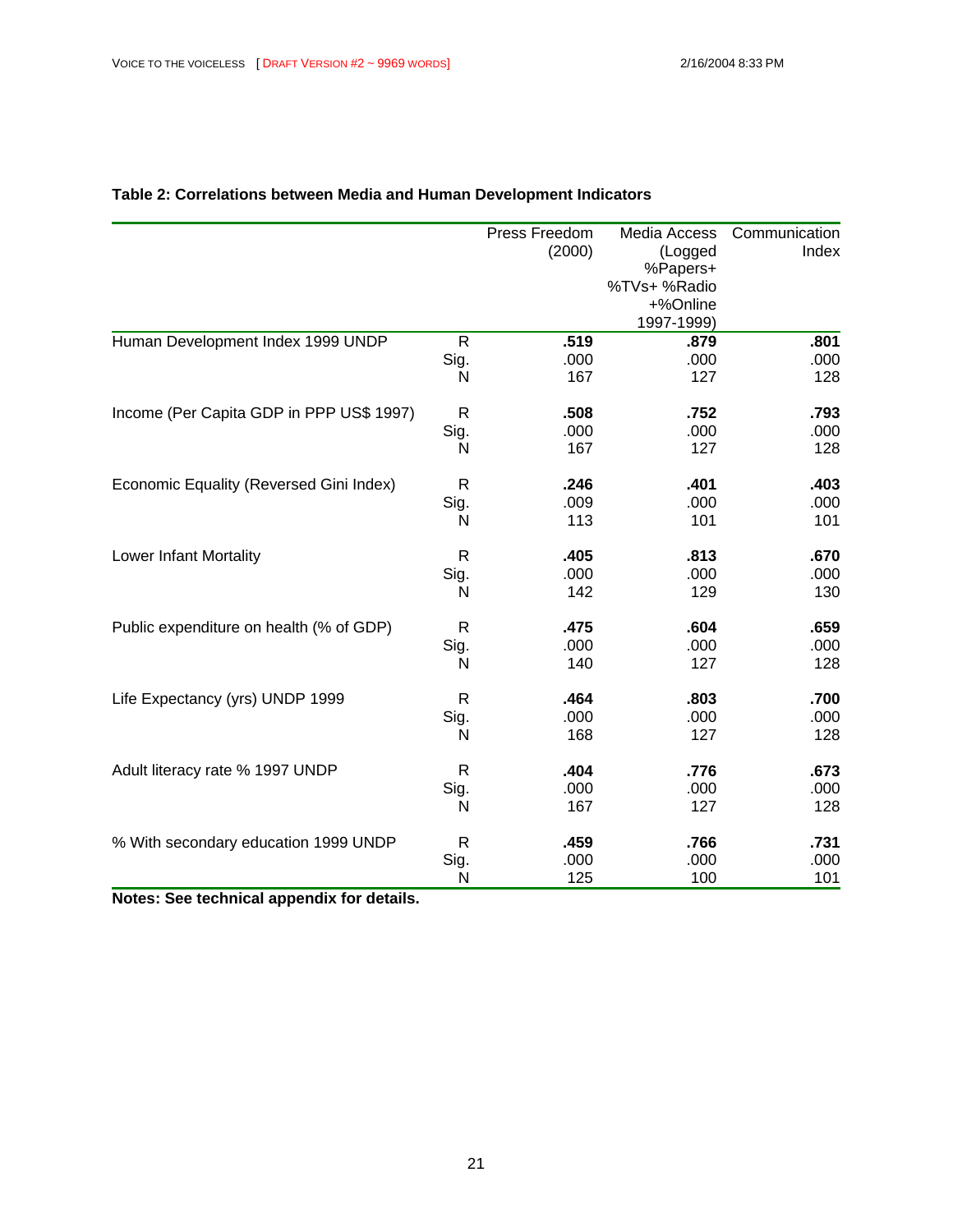| Type of Media System             | N. | Political<br>Stability | Rule of Law | Government<br>Efficiency | Corruption |
|----------------------------------|----|------------------------|-------------|--------------------------|------------|
| Limited access to non-free press | 59 | $-65$                  | $-63$       | $-65$                    | $-60$      |
| Limited access to free press     | 22 | $-.28$                 | $-.16$      | $-.22$                   | -.34       |
| Wide access to non-free press    | 17 | $-.09$                 | .02         | $-.11$                   | $-22$      |
| <b>Wide access to free press</b> | 53 | .74                    | .80         | .73                      | .80        |

# **Table 3: Mean scores on good governance indicators by type of media system**

 **Notes: See technical appendix for details.** 

# **Table 4: Mean scores on human development indicators by type of media system**

| N.  | Human | Per    | Gini Index                               | Infant      | <b>Public</b> | Adult                                                                                    | % With    |
|-----|-------|--------|------------------------------------------|-------------|---------------|------------------------------------------------------------------------------------------|-----------|
|     |       | Capita | 2001                                     |             |               | literacy                                                                                 | Secondary |
|     |       | GDP    |                                          |             |               | rate %                                                                                   | education |
|     | 1999  |        |                                          | live births | of GDP        | 1997                                                                                     | 1999      |
|     |       | 1997   |                                          | 1999        |               |                                                                                          |           |
| 68  | .560  | 3208   | 42.1                                     | 67.5        | 2.1           | 66.3                                                                                     | 52.2      |
|     |       |        |                                          |             |               |                                                                                          |           |
| 31  | .619  | 3621   | 47.0                                     | 64.6        | 2.9           | 71.0                                                                                     | 53.1      |
|     |       |        |                                          |             |               |                                                                                          |           |
| 17  | .759  | 7919   | 40.2                                     | 16.2        | 4.1           | 89.3                                                                                     | 70.3      |
|     |       |        |                                          |             |               |                                                                                          |           |
| 52  |       | 14278  | 34.8                                     | 11.7        | 4.8           | 95.7                                                                                     | 83.2      |
|     |       |        |                                          |             |               |                                                                                          |           |
| 167 | .678  | 7183   | 39.7                                     | 42.1        | 3.4           | 78.5                                                                                     | 65.6      |
|     |       |        | Development<br>Index PPP<br>US\$<br>.843 |             |               | mortalityexpenditure<br>per 1000on health %<br>Notos: Soo toobnical annondiv for dotails |           |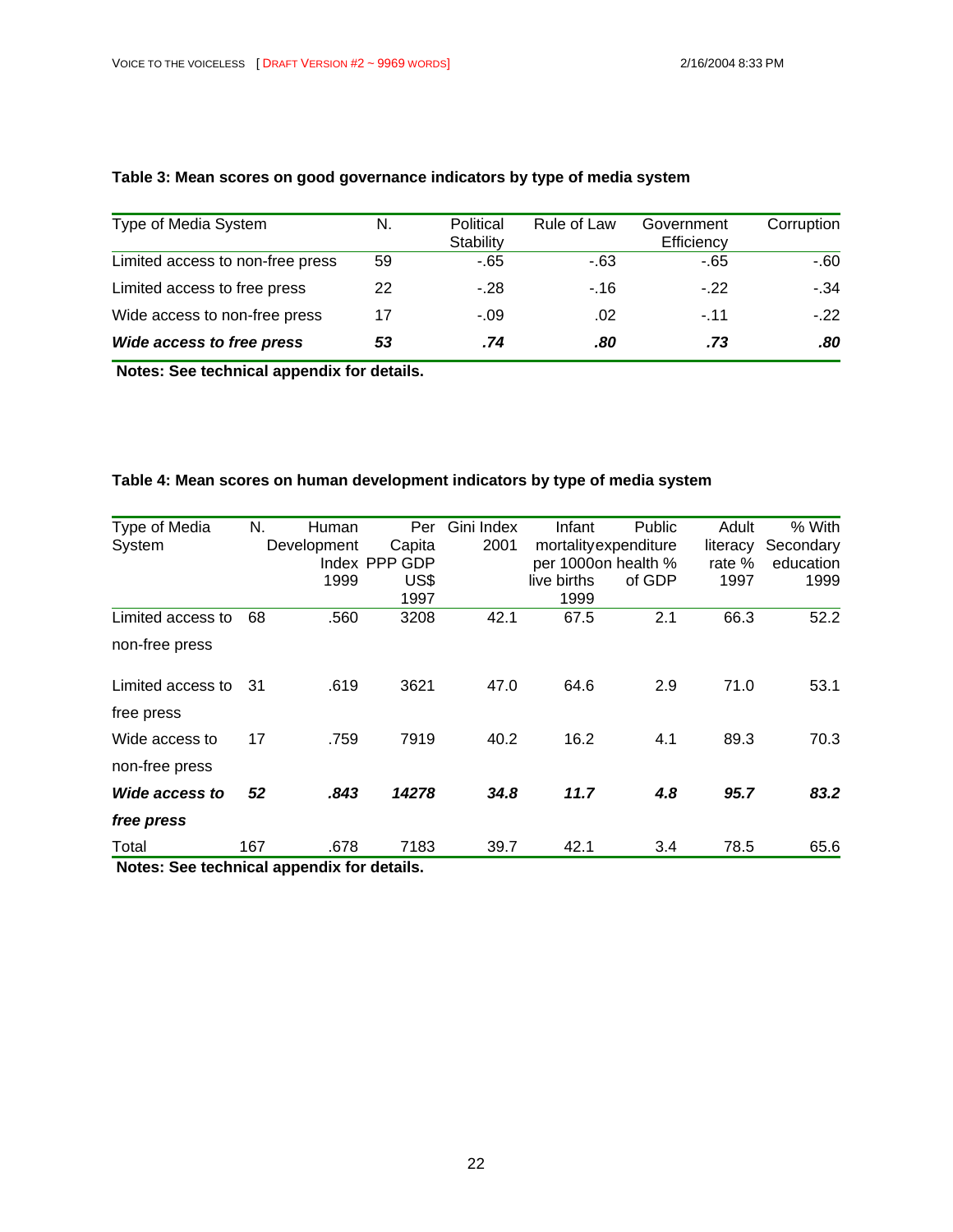# **Technical Appendix:**

l.

| Variable                                                | <b>Definition and source</b>                                                                                                                                                                                                                                                                                                                                                                                                                                                                                                                                                                                                       |
|---------------------------------------------------------|------------------------------------------------------------------------------------------------------------------------------------------------------------------------------------------------------------------------------------------------------------------------------------------------------------------------------------------------------------------------------------------------------------------------------------------------------------------------------------------------------------------------------------------------------------------------------------------------------------------------------------|
| <b>MEDIA ACCESS</b>                                     |                                                                                                                                                                                                                                                                                                                                                                                                                                                                                                                                                                                                                                    |
| Newspapers                                              | Daily newspaper circulation (published at least 4 times a week) per 1000<br>people (1996) UNESCO Statistical Yearbook 1999                                                                                                                                                                                                                                                                                                                                                                                                                                                                                                         |
| <b>TV Sets</b>                                          | <b>Television</b><br>1000<br>people,<br>1999.<br>sets<br>in<br>use<br>per<br>International<br>Telecommunications Union World Telecommunications Indicators Database<br>2000.                                                                                                                                                                                                                                                                                                                                                                                                                                                       |
| Radio Receivers                                         | Radio<br>1000<br>receivers<br>1997.<br>International<br>in<br>use<br>people,<br>per<br>Telecommunications Union World Telecommunications Indicators Database<br>2000.                                                                                                                                                                                                                                                                                                                                                                                                                                                              |
| <b>Online Users</b>                                     | The percentage of online users in the adult population derived from national<br>surveys asking respondents whether they use email or the world wide web.<br>The figures represent the latest survey available in fall 2000. www.NUA.ie.                                                                                                                                                                                                                                                                                                                                                                                            |
| Hosts                                                   | Computers with active Internet Protocol (IP) addresses connected to the<br>Internet, per 100 people, July 2000, www.Netcraft.com. Hosts without a<br>country code identification were weighted and relocated. See Pippa Norris.<br>2001. Digital Divide. Cambridge: Cambridge University Press.                                                                                                                                                                                                                                                                                                                                    |
| <b>Press Freedom Scale</b>                              | Diversity of news content is measured in the 2000 Freedom House annual<br>survey of Press Freedom according to the structure of the news industry,<br>legal and administrative decisions, the degree of political influence or control,<br>the economic influences exerted by the government or private entrepreneurs,<br>and actual incidents violating press autonomy, including censorship,<br>harassment and physical threats to journalists. The 100-point scale combines<br>the broadcasting and newspaper scores and the scale is reversed so that a<br>higher score represents greater press freedom. www.FreedomHouse.org |
| Media Access                                            | A summary logged standardized scale of the proportion of newspapers, TV<br>Sets, Radio Receivers, Online Users and Internet Hosts.                                                                                                                                                                                                                                                                                                                                                                                                                                                                                                 |
| <b>Communication Index</b>                              | This combines the Logged Media Access Scale and the Press Freedom<br>Scale.                                                                                                                                                                                                                                                                                                                                                                                                                                                                                                                                                        |
| <b>HUMAN</b><br><b>DEVELOPMENT</b><br><b>INDICATORS</b> |                                                                                                                                                                                                                                                                                                                                                                                                                                                                                                                                                                                                                                    |
| Human Development                                       | The Human Development Index (1998) is based on longevity, as measured<br>by life expectancy at birth; educational achievement; and standard of living,<br>as measured by per capita GDP (PPP \$US). UNDP Human Development<br>Report 2000.                                                                                                                                                                                                                                                                                                                                                                                         |
| Per Capita GDP                                          | Measured in \$US in Purchasing Power Parity, 1998. UNDP Human<br>Development Report 2000.                                                                                                                                                                                                                                                                                                                                                                                                                                                                                                                                          |
| <b>Economic Equality</b>                                | The Gini Index measures the extent to which the distribution of income within<br>an economy deviates from a perfectly equal distribution. The index has been<br>reversed so that 1 represents perfect equality. World Development Indicators                                                                                                                                                                                                                                                                                                                                                                                       |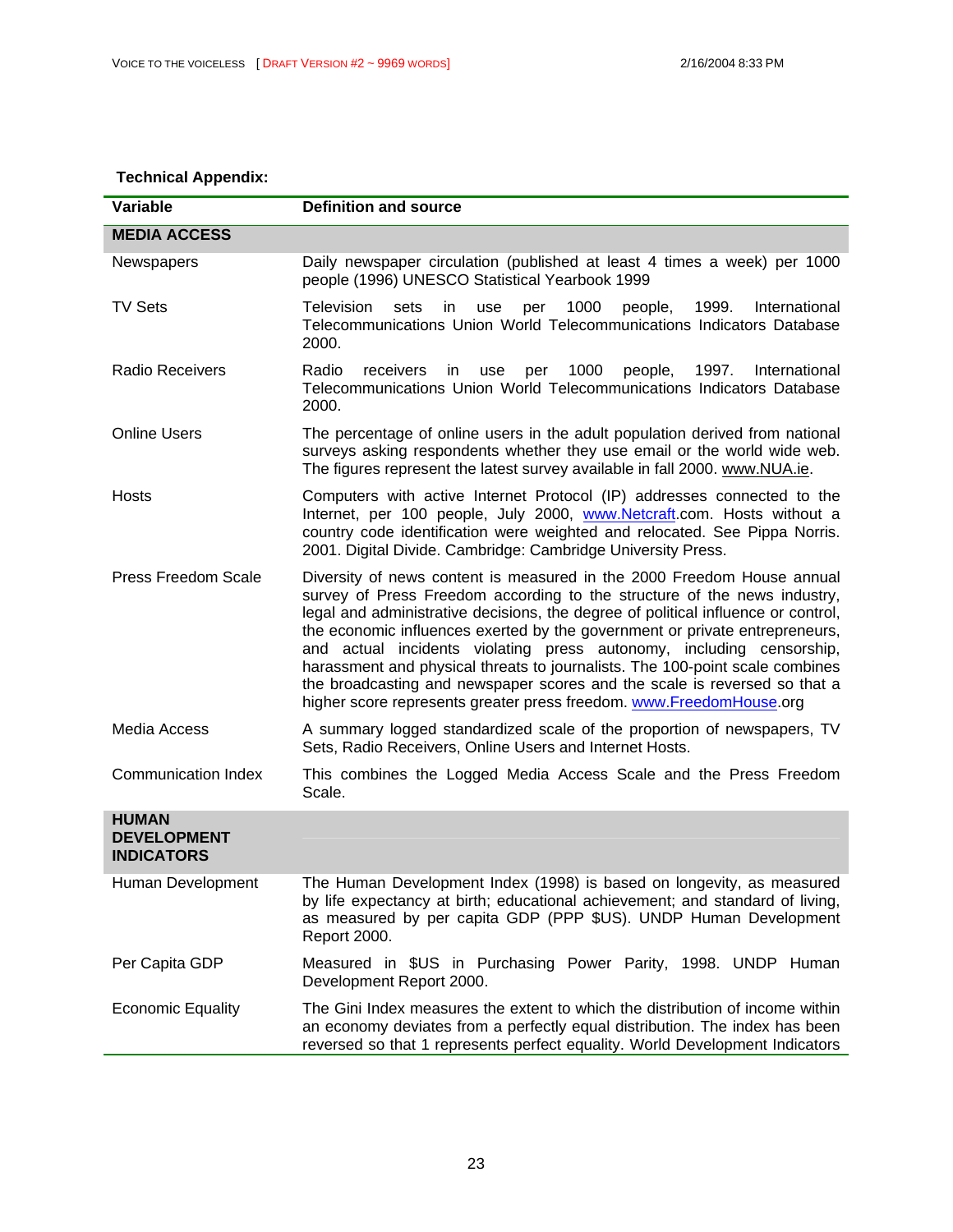|                                        | 2001 World Bank.                                                                                                                                                                                                                  |
|----------------------------------------|-----------------------------------------------------------------------------------------------------------------------------------------------------------------------------------------------------------------------------------|
| Lower Infant Mortality                 | The number of infants dying before the age of one year, per 1000 live births,<br>1999. The indicator has been reversed so that a higher figure represents<br>lower infant mortality. World Development Indicators 2001 World Bank |
| Public health<br>expenditure           | Public health expenditure consists of recurrent and capital spending from<br>government budgets, external borrowings and grants as a percentage of<br>GDP, 1997-99. World Development Indicators 2001 World Bank.                 |
| Life expectancy                        | Life expectancy at birth (years) 1995-2000. UNDP Human Development<br>Report 2000.                                                                                                                                                |
| Adult literacy rate                    | Literacy as a percentage of adults (15 and above) 1998. UNDP Human<br>Development Report 2000.                                                                                                                                    |
| % Secondary education                  | Secondary age group enrolment as a percentage of the relevant age group,<br>1997. UNDP Human Development Report 2000.                                                                                                             |
| <b>GOVERNANCE</b><br><b>INDICATORS</b> |                                                                                                                                                                                                                                   |
| Political stability                    | An aggregated measure of political stability and violence based on expert<br>assessments Daniel Kaufman, Aaart Kraay, and Zoido-Lobaton. 1999.<br>'Governance Matters.' World Bank Policy Research Paper 2196, Washington<br>DC.  |
| Rule of Law                            | An aggregated measure of rule of law based on expert assessments Daniel<br>Kaufman, Aaart Kraay, and Zoido-Lobaton. 1999. 'Governance Matters.'<br>World Bank Policy Research Paper 2196, Washington DC.                          |
| Government efficiency                  | An aggregated measure of government efficiency based on expert<br>assessments Daniel Kaufman, Aaart Kraay, and Zoido-Lobaton. 1999.<br>'Governance Matters.' World Bank Policy Research Paper 2196, Washington<br>DC.             |
| Corruption                             | An aggregated measure of corruption based on expert assessments Daniel<br>Kaufman, Aaart Kraay, and Zoido-Lobaton. 1999. 'Governance Matters.'<br>World Bank Policy Research Paper 2196, Washington DC.                           |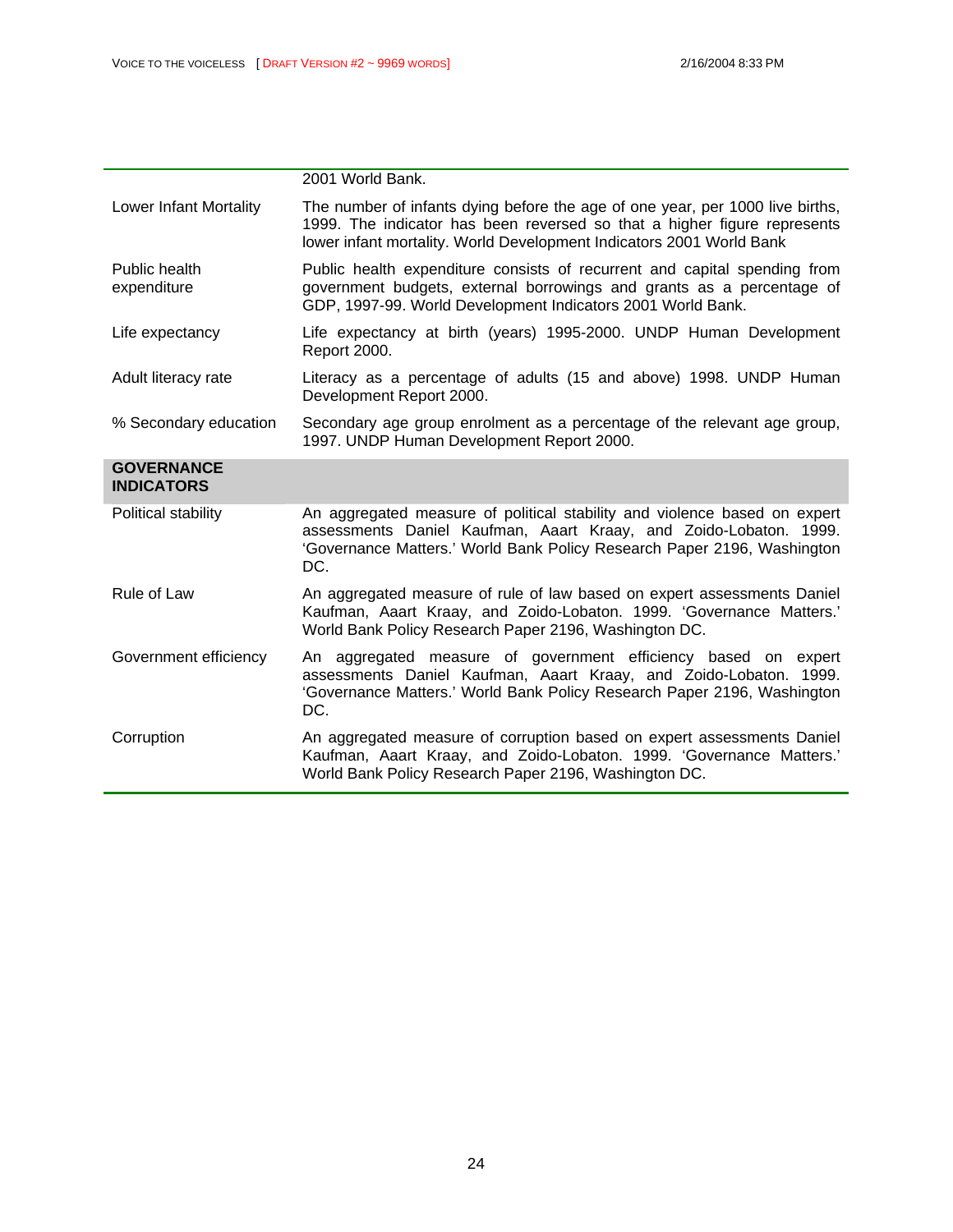|                         | Nation                            | Press<br>Freedom | Newspapers<br>per 1000 | Radios per<br>1000 1997 | TV sets per<br>1000 1999 | % Of pop.<br>online | Access                      | <b>MediaCommunication</b><br>Index |
|-------------------------|-----------------------------------|------------------|------------------------|-------------------------|--------------------------|---------------------|-----------------------------|------------------------------------|
|                         |                                   | 2000             | 1996                   |                         |                          | 2000                | (ii to $v$ )                | (Freedom+                          |
|                         |                                   | (i)              | (ii)                   | (iii)                   | (iv)                     | (v)                 |                             | Access))                           |
| 1                       | Afghanistan                       | 10               |                        |                         |                          | $\cdot$             | $\cdot$                     |                                    |
| $\overline{\mathbf{c}}$ | Albania                           | 44               | 36                     | 217                     | 113                      | .0                  | 7                           | 37.8                               |
| 3                       | Algeria                           | 17               | 38                     | 241                     | 107                      | 0.                  | 8                           | 15.1                               |
| 4                       | Angola                            | 20               | 11                     | 54                      | 15                       | $\cdot$ 1           | 2                           | 4.1                                |
| 5                       | Antigua and Barbuda               | 54               |                        |                         |                          | 4.3                 |                             |                                    |
| 6                       | Argentina                         | 59               | 123                    | 681                     | 293                      | 1.0                 | 22                          | 79.4                               |
| 7                       | Armenia                           | 43               | 23                     | 224                     | 238                      | .1                  | 9                           | 41.7                               |
| 8                       | Australia                         | 90               | 293                    | 1376                    | 706                      | 37.4                | 55                          | 156.5                              |
| 9                       | Austria                           | 88               | 296                    | 753                     | 516                      | 5.5                 | 33                          | 133.7                              |
| 10                      | Azerbaijan                        | 30               | 27                     | 23                      | 254                      | .0                  | 6                           | 23.5                               |
| 11                      | Bahrain                           | 25               |                        |                         |                          | 5.4                 |                             |                                    |
| 12                      | Bangladesh                        | 40               | 9                      | 50                      | 7                        | .0                  | 1                           | 4.6                                |
| 13<br>14                | <b>Barbados</b><br><b>Belarus</b> | 84<br>20         | 174                    | 296                     | 322                      | 1.9<br>$\cdot$ 1    | 16                          | 23.9                               |
| 15                      | Belgium                           | 91               | 160                    | 793                     | 523                      | 19.8                | 34                          | 139.2                              |
| 16                      | Belize                            | 75               |                        |                         |                          | 4.3                 |                             |                                    |
| 17                      | Benin                             | 70               | $\overline{2}$         | 108                     | 11                       | .1                  | 2                           | 26.9                               |
| 18                      | <b>Bhutan</b>                     | 24               |                        |                         |                          |                     |                             |                                    |
| 19                      | Bolivia                           | 78               | 55                     | 675                     | 118                      | $\cdot$ 1           | 17                          | 95.9                               |
| 20                      | Bosnia & Herzegovina              | 44               | 152                    | 248                     | 112                      | .0                  | 9                           | 41.6                               |
| 21                      | <b>Botswana</b>                   | 72               | 27                     | 156                     | 20                       | $\cdot$             | 4                           | 44.3                               |
| 22                      | Brazil                            | 67               | 40                     | 444                     | 333                      | 4.1                 | 17                          | 82.2                               |
| 23                      | <b>Brunei</b>                     | 26               |                        |                         |                          | 3.1                 |                             |                                    |
| 24                      | <b>Bulgaria</b>                   | 70               | 257                    | 543                     | 408                      | 1.8                 | 24                          | 97.0                               |
| 25                      | <b>Burkina Faso</b>               | 60               | 1                      | 33                      | 11                       | .0                  | 1                           | $-3.8$                             |
| 26                      | Burundi                           | 17               | 3                      | 71                      | 15                       | .0                  | 2                           | 3.3                                |
| 27                      | Cambodia                          | 39               | 2                      | 127                     | 9                        | .0                  | 5                           | 27.4                               |
| 28                      | Cameroon                          | 23               | 7                      | 163                     | 34                       | .0                  | 4                           | 14.0                               |
| 29                      | Canada                            | 86               | 159                    | 1077                    | 715                      | 41.9                | 49                          | 145.0                              |
| 30                      | Cape Verde                        | 68               |                        |                         |                          | .0                  |                             |                                    |
| 31                      | Central African Rep.              | 40               | $\overline{2}$         | 83                      | 6                        | .0                  | 2                           | 10.2                               |
| 32                      | Chad                              | 28               | 0                      | 242                     | 1                        | 0.                  | 5                           | 19.2                               |
| 33                      | Chile                             | 73               | 98                     | 354                     | 240                      | 1.0                 | 14                          | 83.5                               |
| 34                      | China                             | 20               |                        | 333                     | 292                      | .7                  |                             |                                    |
| 35                      | Colombia                          | 41               | 46                     | 581                     | 199                      | .9                  | 17                          | 50.5                               |
| 36                      | Comoros                           | 60               |                        |                         |                          | $\cdot$ 1           |                             |                                    |
| 37                      | Congo, Dem. Rep.                  | 23               | 8                      | 375                     | $\overline{2}$           | $\cdot$ 1           | 10                          | 23.4                               |
| 38                      | Costa Rica                        | 84               | 94                     | 271                     | 229                      | $\boldsymbol{.8}$   | 15                          | 99.4                               |
| 39                      | Cote D'Ivoire                     | 26               | 17                     | 164                     | 70                       | .04                 | 5                           | 18.2                               |
| 40                      | Croatia                           | 37               | 115                    | 336                     | 279                      | 2.22                | 15                          | 43.5                               |
| 41                      | Cuba                              | 6                | 118                    | 353                     | 246                      | .22                 | 14                          | 6.9                                |
| 42<br>43                | Cyprus<br>Czech Republic          | 84<br>80         | 254                    | 803                     | 487                      | 4.35<br>2.83        | 31                          | 119.2                              |
| 44                      |                                   | 91               | 309                    |                         | 621                      | 20.75               | 46                          | 151.4                              |
| 45                      | Denmark<br>Djibouti               | 37               |                        | 1141                    |                          | .15                 |                             |                                    |
| 46                      | Dominica                          | 84               |                        |                         |                          | .31                 |                             |                                    |
| 47                      | Dominican Republic                | 70               | 52                     | 178                     | 96                       | .24                 | $\cdot$<br>$\boldsymbol{7}$ | 57.2                               |
| 48                      | Ecuador                           | 56               | 70                     | 419                     | 205                      | .04                 | 16                          | 66.9                               |
| 49                      | Egypt                             | 31               | 40                     | 324                     | 183                      | .62                 | 10                          | 30.8                               |
| 50                      | El Salvador                       | 60               | 48                     | 464                     | 191                      | .50                 | 24                          | 82.6                               |
| 51                      | <b>Equatorial Guinea</b>          | 22               |                        |                         |                          | .01                 |                             |                                    |
| 52                      | Eritrea                           | 32               |                        | 91                      | 16                       | .03                 |                             |                                    |
| 53                      | Estonia                           | 80               | 174                    | 693                     | 555                      | 10.86               | 30                          | 117.6                              |
| 54                      | Ethiopia                          | 38               | 1                      | 195                     | 6                        | .01                 | 4                           | 23.0                               |
| 55                      | Fiji                              | 42               |                        | $\blacksquare$          | $\blacksquare$           | .63                 |                             | $\bullet$                          |

# Table A1: Measures of Press Freedom, Media Access and the Communication Index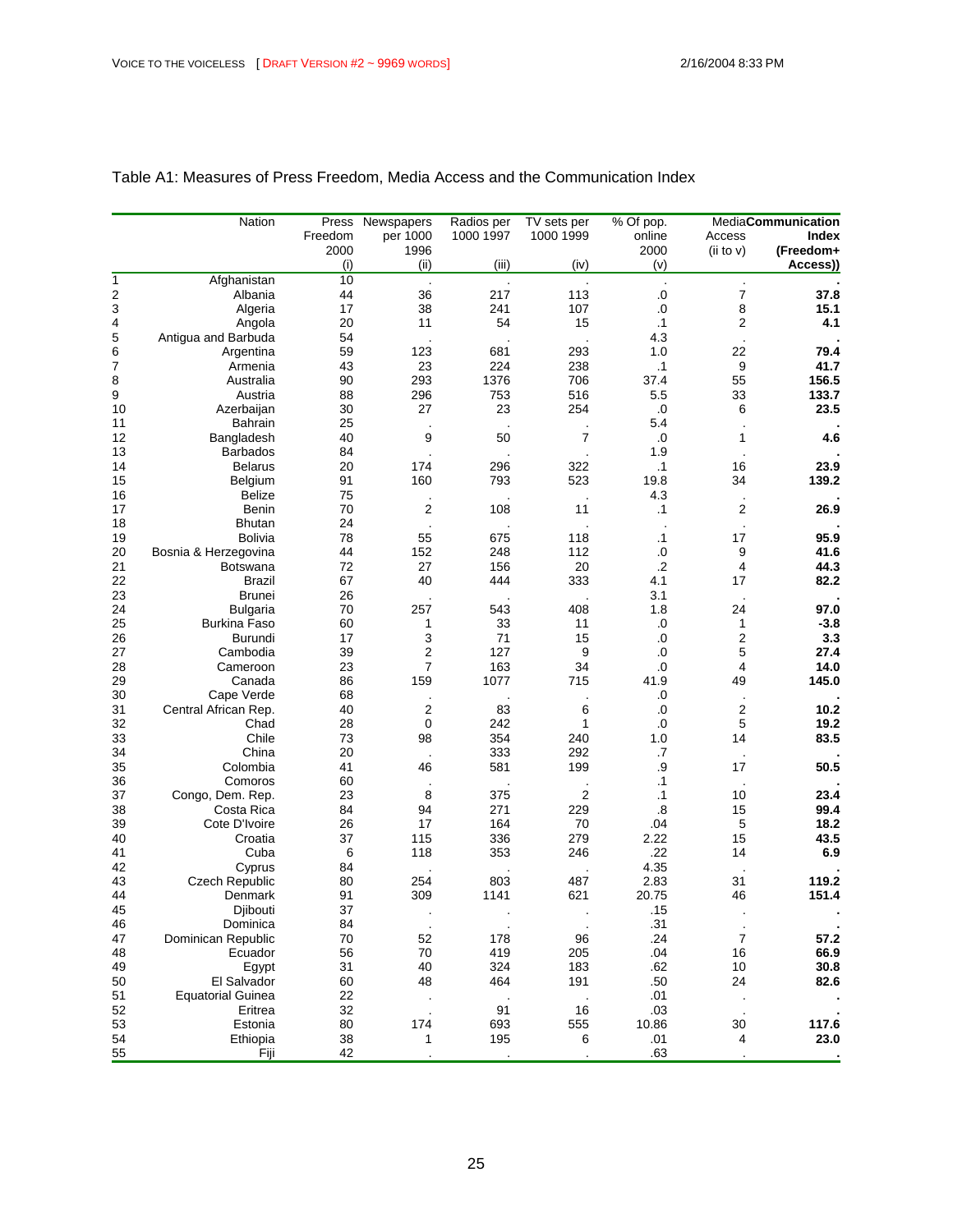|          | Nation               | Press     | Newspapers           | Radios per | TV sets per      | % Of pop.     |              | <b>MediaCommunication</b> |
|----------|----------------------|-----------|----------------------|------------|------------------|---------------|--------------|---------------------------|
|          |                      | Freedom   | per 1000             | 1000 1997  | 1000 1999        | online        | Access       | Index                     |
|          |                      | 2000      | 1996                 |            |                  | 2000          | (ii to $v$ ) | (Freedom+                 |
|          |                      | (i)       | (ii)                 | (iii)      | (iv)             | (v)           |              | Access))                  |
| 56       | Finland              | 85        | 455                  | 1496       | 643              | 28.04         | 60           | 151.1                     |
| 57       | France               | 76        | 218                  | 937<br>183 | 623              | 10.60<br>.27  | 38           | 119.6                     |
| 58<br>59 | Gabon<br>Gambia      | 45<br>30  | 29<br>$\overline{c}$ | 169        | 251<br>3         | .04           | 5<br>4       | 32.9<br>16.3              |
| 60       | Georgia              | 53        |                      | 555        | 474              | .09           |              |                           |
| 61       | Germany              | 87        | 311                  | 948        | 580              | 14.97         | 40           | 139.6                     |
| 62       | Ghana                | 39        | 13                   | 238        | 115              | .08           | 7            | 33.0                      |
| 63       | Greece               | 70        | 153                  | 477        | 480              | 1.05          | 22           | 94.3                      |
| 64       | Grenada              | 80        |                      |            |                  | 2.00          |              |                           |
| 65       | Guatemala            | 46        | 33                   | 79         | 61               | .46           | 5            | 31.6                      |
| 66       | Guinea-Bissau        | 44        | 5                    | 44         |                  | .04           |              |                           |
| 67       | Guinea               | 29        |                      | 47         | 44               | .22           |              |                           |
| 68       | Haiti                | 42        | 3                    | 55         | 5                | .03           | 1            | 4.3                       |
| 69       | Hondurus             | 52        | 55                   | 386        | 95               | .27           | 11           | 53.5                      |
| 70       | Hungary              | 70        | 186                  | 689        | 448              | 4.96          | 27           | 100.7                     |
| 71       | Iceland              | 88        |                      |            |                  | 40.36         |              |                           |
| 72       | India                | 58        |                      | 121        | 75               | .08           |              |                           |
| 73       | Indonesia            | 51        | 24                   | 156        | 143              | .04           | 6            | 40.9                      |
| 74       | Iran                 | 32        | 28                   | 265        | 157              | .15           | 9            | 30.6                      |
| 75       | Iraq                 | 2         | 19                   | 229        | 83               |               |              |                           |
| 76       | Ireland              | 79        | 150                  | 699        | 406              | 12.00         | 28           | 114.0                     |
| 77       | Israel               | 70        | 290                  | 520        | 328              | 10.17         | 25           | 97.5                      |
| 78       | Italy                | 73        | 104<br>62            | 878<br>480 | 488              | 15.68         | 33<br>15     | 110.6                     |
| 79<br>80 | Jamaica<br>Japan     | 89<br>81  | 578                  | 955        | 189<br>719       | 1.97<br>15.48 | 48           | 104.4<br>136.4            |
| 81       | Jordon               | 43        | 58                   | 287        | 83               | .82           | 8            | 39.1                      |
| 82       | Kazakhstan           | 32        |                      | 384        | 238              | .12           |              |                           |
| 83       | Kenya                | 30        | 9                    | 104        | 22               | .16           | 3            | 13.0                      |
| 84       | Kiribati             | 83        |                      |            |                  | .38           |              |                           |
| 85       | Korea, Republic Of   | 73        | 393                  | 1033       | 361              | 21.88         | 40           | 116.9                     |
| 86       | Kuwait               | 52        | 374                  | 660        | 480              | 3.69          | 31           | 77.6                      |
| 87       | Kyrgyzstan           | 39        | 15                   | 112        | 57               | .05           | 3            | 21.0                      |
| 88       | Laos                 | 34        | 4                    | 143        | 10               |               |              |                           |
| 89       | Latvia               | 76        | 247                  | 710        | 741              | 4.07          | 30           | 112.2                     |
| 90       | Lebanon              | 39        | 107                  | 906        | 351              | 4.26          | 28           | 56.5                      |
| 91       | Lesotho              | 44        | 8                    | 49         | 16               | .03           | 2            | 9.5                       |
| 92       | Liberia              | 33        |                      |            |                  | .01           |              |                           |
| 93       | Libya Arab Jamahiriy | 10        | 14                   | 233        | 136              |               |              |                           |
| 94       | Lithuania            | 80        | 93                   | 513        | 420              | 2.16          | 22           | 107.1                     |
| 95       | Luxembourg           | 90        |                      |            |                  | 11.90         |              |                           |
| 96<br>97 | Macedonia            | 58        | 21                   | 200        | 250              | 1.00          | 10           | 57.1                      |
| 98       | Madagascar<br>Malawi | 68<br>48  | 5<br>3               | 192<br>249 | 22<br>3          | .03<br>.06    | 4<br>5       | 43.5<br>33.9              |
| 99       | Malaysia             | 30        | 158                  | 420        | 174              | 2.86          | 15           | 35.7                      |
| 100      | Maldives             | 35        |                      |            |                  | .54           |              |                           |
| 101      | Mali                 | 74        | 1                    | 54         | 12               | .01           | 1            | 9.5                       |
| 102      | Malta                | 83        |                      |            | $\cdot$          | 5.26          |              |                           |
| 103      | Marshall Islands     | 92        |                      |            |                  |               |              |                           |
| 104      | Mauritania           | 33        | 0                    | 151        | 96               | .01           | 5            | 22.6                      |
| 105      | Mauritius            | 83        | 75                   | 368        | 230              | 3.55          | 14           | 95.4                      |
| 106      | Mexico               | 50        | 97                   | 325        | 267              | .95           | 14           | 57.2                      |
| 107      | Micronesia, Fed Stat | 76        |                      |            |                  | .91           |              |                           |
| 108      | Moldova              | 42        | 60                   | 740        | 297              | .08           | 22           | 56.3                      |
| 109      | Mongolia             | 71        | 27                   | 151        | 61               | .05           | 5            | 48.6                      |
| 110      | Morocco              | 51        | 26                   | 241        | 165              | .45           | 9            | 47.7                      |
| 111      | Mozambique           | 52        | 3                    | 40         | 5                | .07           | 1            | $-6$                      |
| 112      | Myanmar              | $\pmb{0}$ | 10                   | 95         | $\boldsymbol{7}$ |               |              | ${\bf .0}$                |
| 113      | Namibia              | 66        | 19                   | 144        | 38               | .56           | 4            | 40.7                      |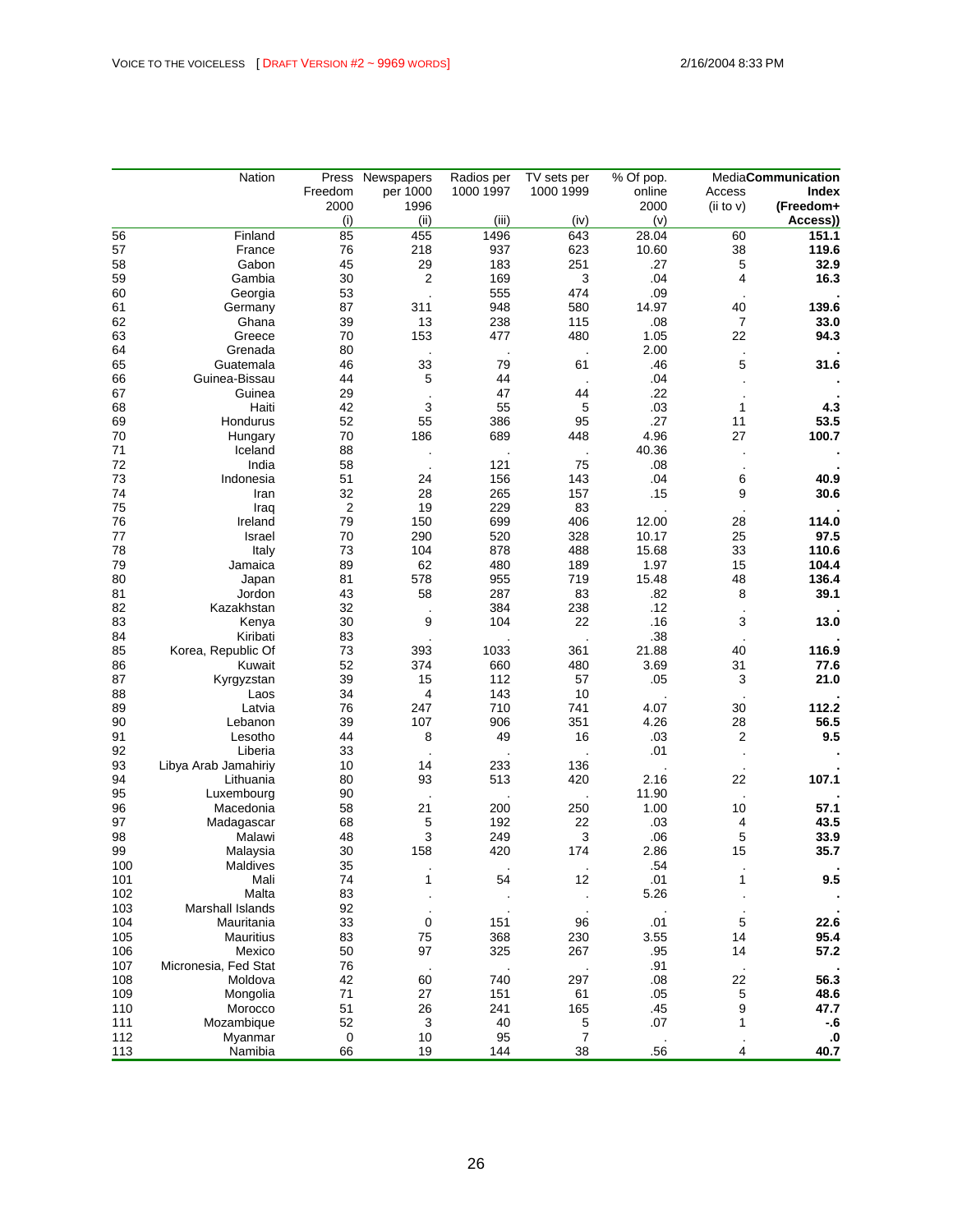|            | Nation                       | Press     | Newspapers              | Radios per  | TV sets per            | % Of pop.   |                       | MediaCommunication |
|------------|------------------------------|-----------|-------------------------|-------------|------------------------|-------------|-----------------------|--------------------|
|            |                              | Freedom   | per 1000                | 1000 1997   | 1000 1999              | online      | Access                | Index              |
|            |                              | 2000      | 1996                    |             |                        | 2000        | (ii to $v$ )          | (Freedom+          |
| 114        | Nepal                        | (i)<br>41 | (ii)<br>11              | (iii)<br>38 | (iv)<br>$\overline{7}$ | (v)<br>.06  | $\mathbf{1}$          | Access))<br>1.9    |
| 115        | Netherlands                  | 86        | 306                     | 978         | 600                    | 24.36       | 42                    | 139.9              |
| 116        | New Zealand                  | 92        | 216                     | 990         | 518                    | 14.77       | 39                    | 146.0              |
| 117        | Nicaragua                    | 60        | 30                      | 285         | 69                     | .34         | 10                    | 60.4               |
| 118        | Niger                        | 38        | 0                       | 69          | 27                     | .01         | $\overline{2}$        | 10.8               |
| 119        | Nigeria                      | 47        | 24                      | 223         | 68                     | .01         | 6                     | 37.4               |
| 120        | Norway                       | 95        | 588                     | 915         | 648                    | 41.59       | 52                    | 162.8              |
| 121        | Oman                         | 29        | 29                      | 598         | 575                    | 1.74        | 25                    | 40.4               |
| 122        | Pakistan                     | 36        | 23                      | 98          | 119                    | .04         | 4                     | 22.4               |
| 123        | Panama Canal Zone            | 70        | 62                      | 299         | 192                    | 1.08        | 11                    | 73.4               |
| 124<br>125 | Papua New Guinea<br>Paraguay | 72<br>49  | 15<br>43                | 97<br>182   | 13<br>205              | .00<br>.02  | 3<br>$\overline{7}$   | 31.3<br>39.9       |
| 126        | Peru                         | 33        | 84                      | 273         | 147                    | .08         | 10                    | 33.1               |
| 127        | Philippines                  | 70        | 79                      | 159         | 110                    | .45         | 7                     | 59.2               |
| 128        | Poland                       | 81        | 113                     | 523         | 387                    | 5.17        | 22                    | 108.9              |
| 129        | Portugal                     | 83        | 75                      | 304         | 560                    | 2.02        | 19                    | 106.2              |
| 130        | Quatar                       | 38        |                         |             |                        | 4.58        |                       |                    |
| 131        | Romania                      | 56        | 300                     | 319         | 312                    | .67         | 17                    | 69.2               |
| 132        | <b>Russian Federation</b>    | 40        | 105                     | 418         | 421                    | 3.66        | 20                    | 51.7               |
| 133        | Rwanda                       | 28        | 0                       | 102         | 0                      | .01         | 2                     | 8.7                |
| 134        | Saint Lucia                  | 87        |                         |             |                        | 1.33        |                       |                    |
| 135        | Sao Tome & Principe          | 73        |                         |             |                        | .29         |                       |                    |
| 136        | Saudi Arabia                 | 10        | 57                      | 321         | 263                    | .58         | 13                    | 11.1               |
| 137<br>138 | Senegal<br>Seychelles        | 67<br>50  | 5                       | 142         | 41                     | .09<br>3.00 | 4                     | 38.7               |
| 139        | Sierra Leone                 | 15        | 4                       | 253         | 13                     | .01         | 5                     | 11.0               |
| 140        | Singapore                    | 34        | 360                     | 822         | 308                    | 14.71       | 34                    | 52.2               |
| 141        | Slovakia                     | 70        | 185                     | 580         | 417                    | 9.44        | 25                    | 98.2               |
| 142        | Slovenia                     | 73        | 199                     | 406         | 356                    | 23.00       | 24                    | 100.8              |
| 143        | Solomon Islands              | 82        |                         |             |                        | .48         |                       |                    |
| 144        | Somalia                      | 12        |                         |             |                        |             |                       |                    |
| 145        | South Africa                 | 75        | 32                      | 317         | 129                    | 4.18        | 10                    | 76.0               |
| 146        | Spain                        | 82        | 100                     | 333         | 547                    | 7.85        | 21                    | 107.7              |
| 147        | Sri Lanka                    | 30        | 29                      | 209         | 102                    | .08         | 7                     | 24.6               |
| 148        | St. Kitts & Nevis            | 82        |                         |             |                        | 3.75        |                       |                    |
| 149        | St. Vincent &                | 84        |                         |             |                        | 1.82        |                       |                    |
|            | Grenadine                    |           |                         |             |                        |             |                       | 13.3               |
| 150<br>151 | Sudan<br>Suriname            | 15<br>69  | 27                      | 271         | 173                    | .00<br>1.64 | 8                     |                    |
| 152        | Swaziland                    | 23        |                         |             |                        | .30         |                       |                    |
| 153        | Sweden                       | 89        | 445                     | 932         | 531                    | 44.38       | 48                    | 149.9              |
| 154        | Switzerland                  | 92        | 337                     | 1000        | 518                    | 16.44       | 42                    | 148.9              |
| 155        | Syrian Arab Republic         | 27        | 20                      | 278         | 66                     | .07         | 7                     | 23.4               |
| 156        | Taiwan                       | 79        |                         |             |                        | 21.84       |                       |                    |
| 157        | Tajikstan                    | 6         | 20                      | 142         | 328                    |             |                       |                    |
| 158        | Tanzania                     | 51        | 4                       | 279         | 21                     | .02         | 6                     | 40.0               |
| 159        | Thailand                     | 70        | 63                      | 232         | 289                    | .22         | 11                    | 72.0               |
| 160        | Togo                         | 26        | $\overline{\mathbf{4}}$ | 218         | 22                     | .12         | 5                     | 17.8               |
| 161        | Trinidad & Tobago            | 72        | 123                     | 534         | 337                    | 1.56        | 20                    | 93.9               |
| 162<br>163 | Tunisia<br>Turkey            | 26<br>42  | 31<br>111               | 223<br>180  | 190<br>332             | .52<br>.95  | 9<br>12               | 25.0<br>45.0       |
| 164        | Turkmenistan                 | 14        |                         | 276         | 201                    |             |                       |                    |
| 165        | Uganda                       | 60        | 2                       | 128         | 28                     | .05         | $\cdot$<br>$\sqrt{3}$ | 29.9               |
| 166        | Ukraine                      | 40        | 54                      | 884         | 413                    | .29         | 29                    | 58.3               |
| 167        | <b>United Arab Emirates</b>  | 24        | 156                     | 345         | 252                    | 8.88        | 18                    | 30.0               |
| 168        | <b>United Kingdom</b>        | 80        | 329                     | 1436        | 652                    | 23.90       | 54                    | 138.4              |
| 169        | <b>United States</b>         | 87        | 215                     | 2146        | 844                    | 39.11       | 73                    | 161.9              |
| 170        | Uruguay                      | 71        | 293                     | 607         | 531                    | 2.73        | 24                    | 97.4               |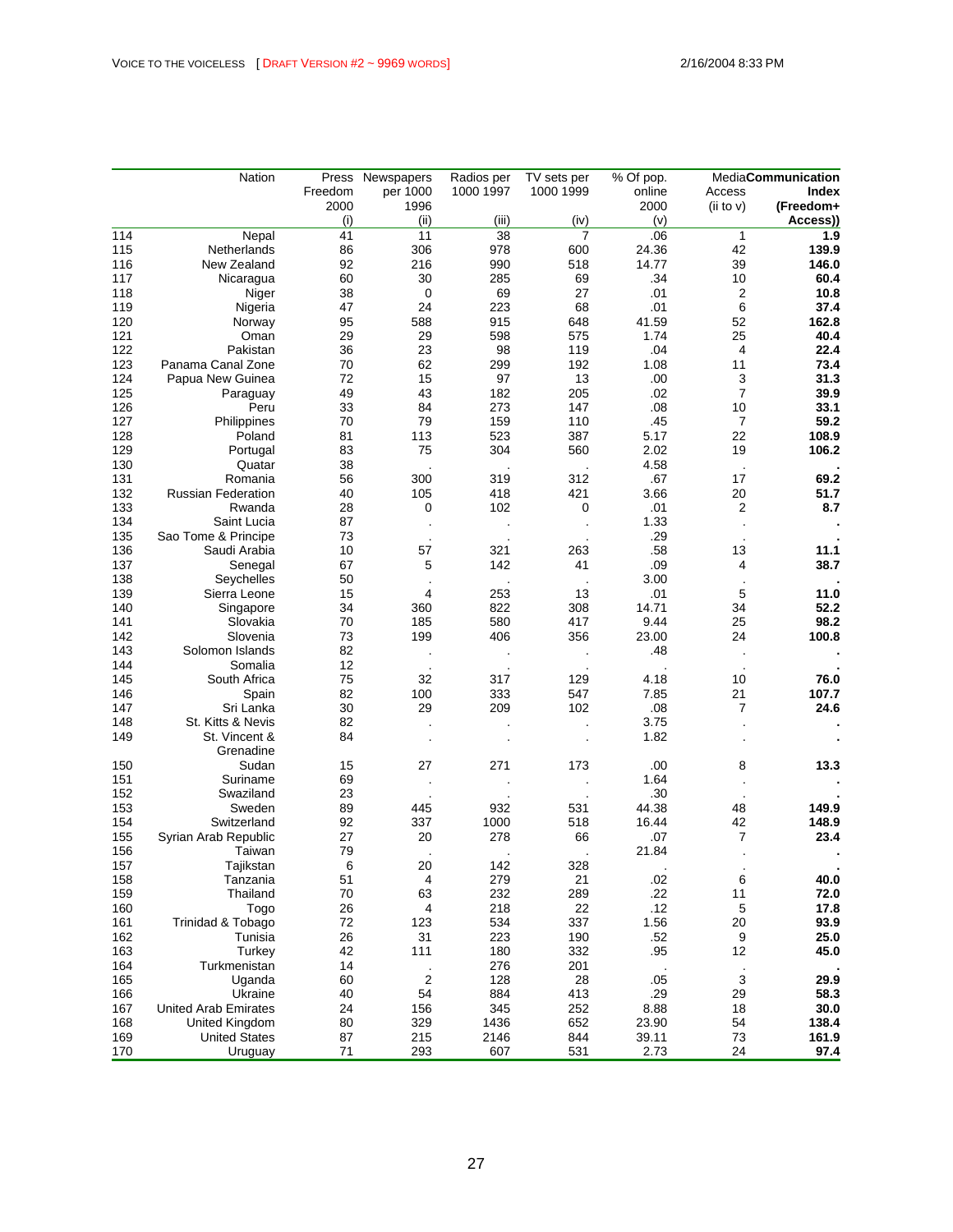|              | Nation        | Press   | Newspapers | Radios per | TV sets per | % Of pop. |              | <b>MediaCommunication</b> |
|--------------|---------------|---------|------------|------------|-------------|-----------|--------------|---------------------------|
|              |               | Freedom | per 1000   | 1000 1997  | 1000 1999   | online    | Access       | Index                     |
|              |               | 2000    | 1996       |            |             | 2000      | (ii to $v$ ) | (Freedom+                 |
|              |               | (i)     | (ii)       | (iii)      | (iv)        | (v)       |              | Access))                  |
| 171          | Uzbekistan    | 17      | 3          | 465        | 276         | .04       | 15           | 19.9                      |
| 172          | Vanuatu       | 56      |            |            |             | .06       |              |                           |
| 173          | Venezuela     | 66      | 206        | 468        | 185         | .35       | 17           | 81.6                      |
| 174          | Viet Nam      | 25      | 4          | 107        | 184         | .02       | 3            | 12.5                      |
| 175          | Western Samoa | 66      |            |            |             | .24       |              |                           |
| 176          | Yemen         | 32      | 15         | 64         | 286         | .04       | っ            | 10.8                      |
| 177          | Yugoslavia    | 19      | 107        | 297        | 273         | .94       | 13           | 21.5                      |
| 178          | Zambia        | 38      | 12         | 121        | 145         | .10       | 5            | 27.9                      |
| 179          | Zimbabwe      | 33      | 19         | 93         | 180         | .27       | 3            | 15.2                      |
| <b>Total</b> | 179           | 179     | 136        | 143        | 142         | 169       | 130          | 131                       |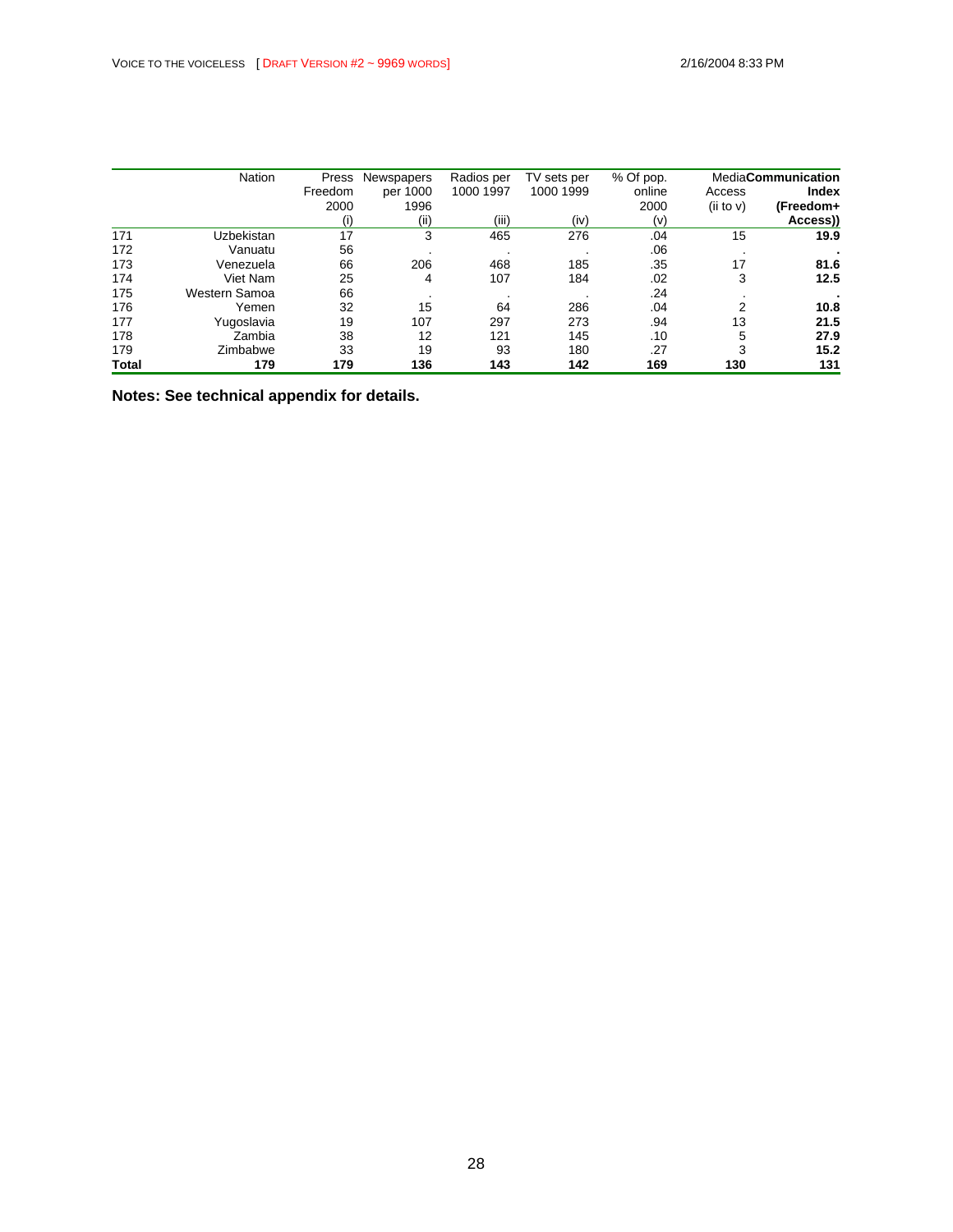

### Appendix Figure 1: Correlations between access to newspapers and television

TV sets per 1000 1997 World Bank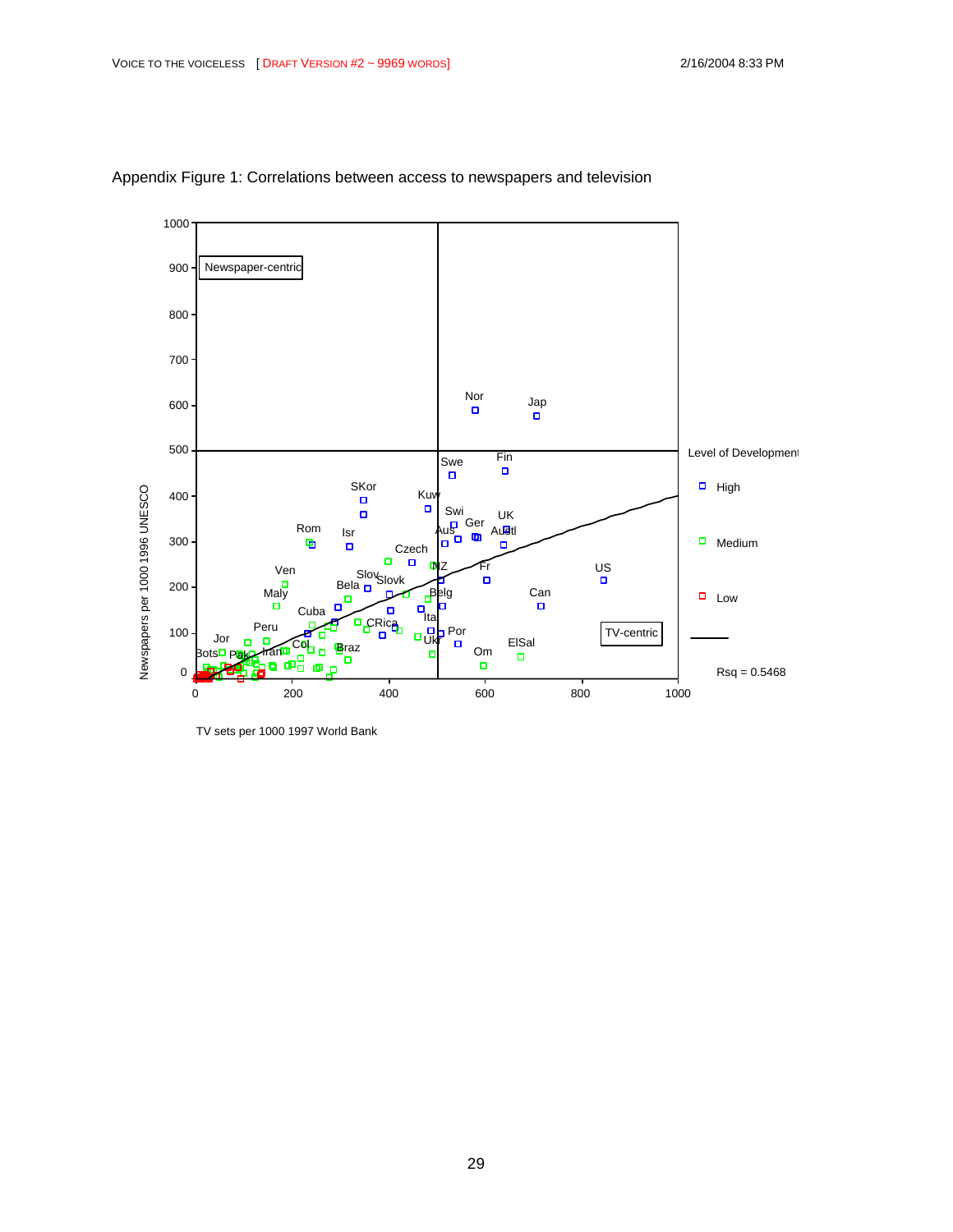$\overline{a}$ 

1 See Larry Diamond. 2001. 'Consolidating Democracies.' In *Comparing Democracies 2: Elections and Voting in Global Perspective*. Eds. Lawrence LeDuc, Richard G. Niemi and Pippa Norris. London: Sage. Freedom House estimates that in 2000-2001 there were 120 electoral democracies around the world, and the highest proportion of people (40.7%) living under freedom since the survey started in 1980. See *Freedom Around the World*, *2000-2001.* www.freedomhouse.org.

2 See Juan Linz and Alfred Stephan. 1996. *Problems of Democratic Transition and Consolidation.* Washington DC: Johns Hopkins Press.

3 For trends in public opinion see Pippa Norris. Ed. 1999. *Critical Citizens: Global Support for Democratic Governnance*. Oxford: Oxford University Press; Susan Pharr and Robert Putnam. Eds. 2000. *Disaffected Democracies: What's Troubling the Trilateral Countries?* Princeton, NJ: Princeton University Press; Marta Lagos. 2001. 'Between stability and crisis in Latin America.' *Journal of Democracy* 12(1). For the issue of reversal see Marc Plattner and Larry Diamond. 2001. 'High anxiety in the Andes.' *Journal of Democracy* 12(2) (Special Issue).

4 For a bibliographic guide to the literature on the media and development see Clement E. Asante. *Press Freedom and Development: A Research Guide and Selected Bibliography.* Westport, Conn: Greenwood Press. For a discussion of how alternative theories have evolved in the normative debate see H. Shah. 1996. 'Modernization, marginalization and emancipation: Toward a normative model of journalism and national development.' *Communication Theory*. 6(2); Denis McQuail. 2001. *Political Communication Theory.* London: Sage.

5 Amartya Sen. 1999. *Development as Freedom*. New York: Anchor Books.

6 Amartya Sen. 1999. *Development as Freedom*. New York: Anchor Books; T. Besley and R. Burgess. 2001. 'Political agency, government responsiveness and the role of the media.' *European Economic Review.* 45(4-6): 629-640.

7 James D. Wolfenson. "Voices of the Poor," *Washington Post,* 10 November 1999, A39.

<sup>8</sup> Arthur Lupia and Mathew D. McCubbins. 1998. The Democratic Dilemma. Cambridge: Cambridge University Press.

9 Pippa Norris. 2000. *A Virtuous Circle: Political Communications in Post-Industrial Societies*. New York: Cambridge University Press.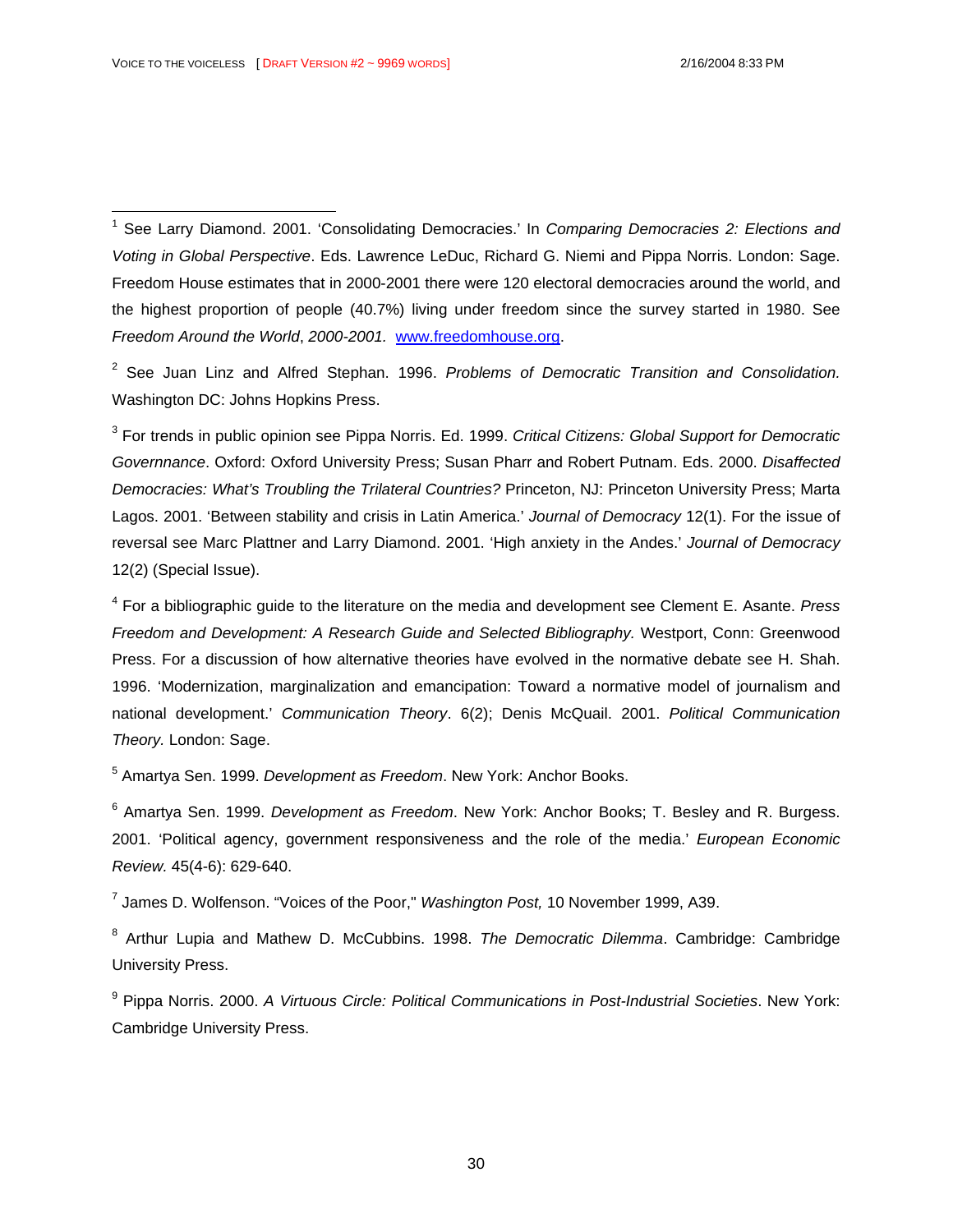10 For a fuller discussion of this viewpoint see Chapter 1 in Pippa Norris. 2001. *Digital Divide: Civic Engagement, Information Poverty and the Internet Worldwide*. NY: Cambridge University Press.

 $11$  George A. Donohue, Philip Tichenor et al. 1995. 'A Guard Dog Perspective on the Role of the Media.' *Journal of Communication*. 45(2): 115-128.

<sup>12</sup> Renate Kocher. 1986. 'Bloodhounds or Missionaries: Role Definitions of German and British Journalists.' *European Journal of Communication*. 1: 43-64.

13 See Peter Dahlgren and Colin Sparks. 1995. *Communication and Citizenship*. London: Routledge; Peter Dahlgren. 1995. *Television and the Public Sphere*. London: Sage.

<sup>14</sup> ACE Project. http://www.aceproject.org/main/english/me/mea01b.htm

15 For the classics in this account see Daniel Lerner. 1958. *The Passing of Traditional Society*. Glencoe, Il: The Free Press; Lucian W. Pye. 1963. *Communications and Political Development.* Princeton, NJ: Princeton University Press; Seymour Martin Lipset. 1959. 'Some social prerequisites of democracy: Economic development and political legitimacy.' *American Political Science Review* 53: 69-105; Donald J.McCrone and Charles F. Cnudde. 1967. 'Toward a communication theory of democratic political development: A Causal model.' *American Political Science Review 61(1): 72-79*.

16 Daniel Lerner. 1958. *The Passing of Traditional Society*. Glencoe, Il: The Free Press p.60.

17 Samuel Huntington. 1993. *The Third Wave*. Oklahoma: The University of Oklahoma Press.

 $18$  For a discussion of the criticisms of the older literature and heated debates about the role of the media in development that arose in the late 1970s and early 1980s see Hamid Mowlana. 1985. *International Flow of Information: A Global Report and Analysis* Paris, UNESCO; Annabelle Sreberny-Mohammadi et al. 1984. *Foreign News in the Media: International Reporting in Twenty-Nine Countries.* Reports and Papers on Mass Communication, 93. Paris, UNESCO; Robert L.Stevenson and Donald Lewis Shaw (eds). 1984. *Foreign News and the New World Information Order* Ames, Iowa: Iowa State University Press; K. Kyloon Hur. 1984. 'A Critical Analysis of International News Flow Research.' *Critical Studies in Mass Communication* 1: 365-378; William Preston, Edwards S. Herman and Herbert I.Schiller. 1989. *Hope and Folly: The United States and UNESCO 1945-1985* Minneapolis, University of Minnesota Press.

19 Leonard R. Sussman.2001. *Press Freedom in Our Genes*. Reston, VA: World Press Freedom Committee.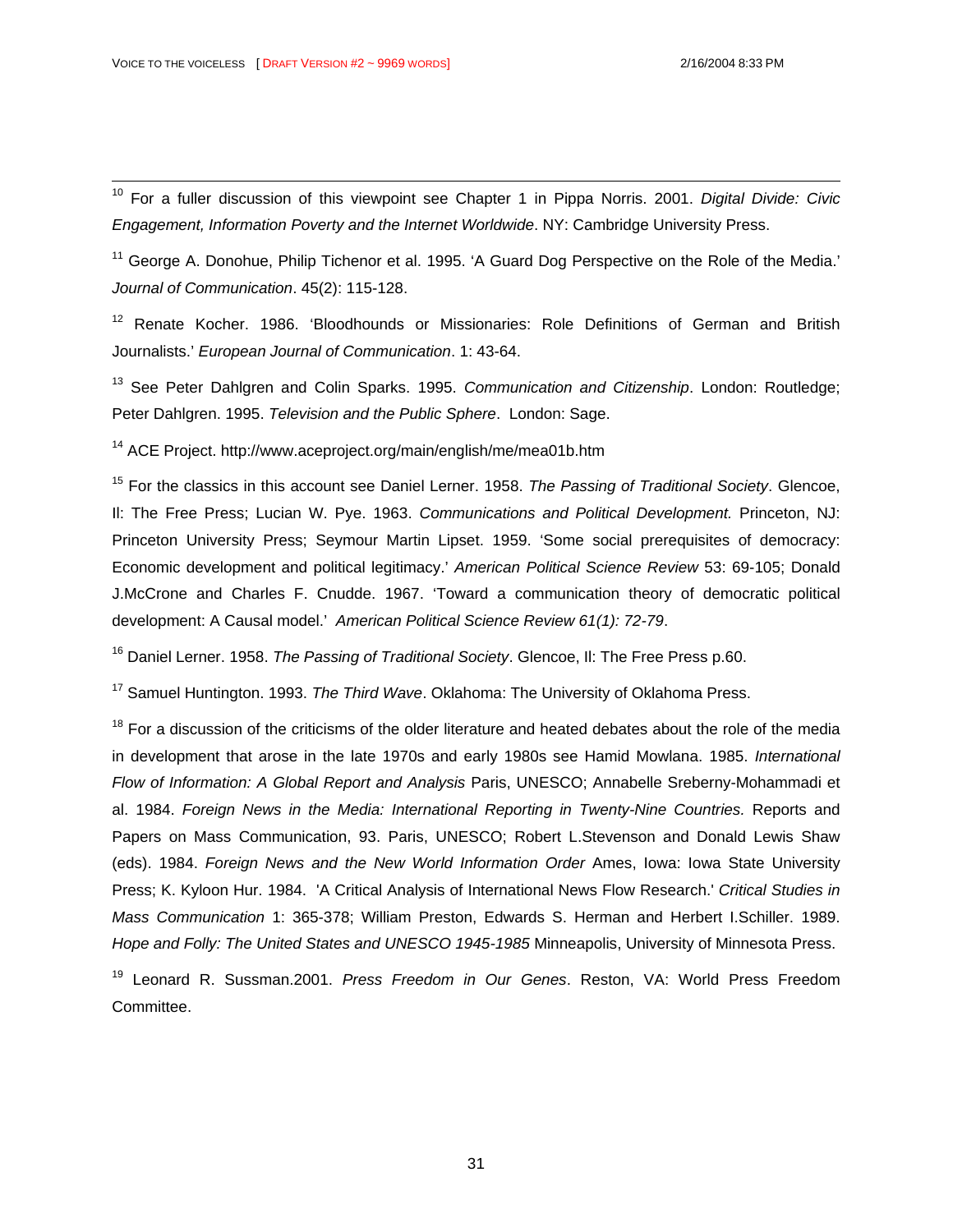<sup>20</sup> See Simeon Djankov, Caralee McLiesh, Tatiana Nenova and Andrei Shleifer. 2001. 'Who owns the media?' Paper presented at the World Bank meeting *The Role of the Media in Development*. April.

<sup>21</sup> Garry Rodan. 1998. 'Asia and the International Press: The Political Significance of Expanding Markets.' *Democratization* 5: 125-54.

<sup>22</sup> See for example cases documented by the Index on Censorship http://www.indexoncensorship.org/, The World Press Freedom Council www.wpfc.org, and the International Press Institute http://www.freemedia.at. See also Louis Edward Inglehart. 1998. *Press and Speech Freedoms in the World, from Antiquity until 1998***:** *A Chronology*. Westport, CT: Greenwoord Press.

23 See Shanthi Kalathil and Taylor C. Boas. 2001. *The Internet and State Control in Authoritarian Regimes: China, Cuba and the Counterrevolution*. Global Policy Program No 21 Washington DC: Carnegie Endowment for International Peace; Leonard R. Sussman. 2000.'Censor Dot Gov: The Internet and Press Freedom.' *Press Freedom Survey 2000*. Washington DC: Freedom House. www.freedomhouse.com.

<sup>24</sup> See, for example, the Report by the Organization for Security and Cooperation in Europe on the October 2000 parliamentary elections in Belarus available at http://www.osce.org/odihr/documents/reports/election\_reports/by/bel200fin.pdf.

<sup>25</sup> See for example the International Federation of Journalists. http://www.ifj.org/ and the Human Rights Watch. http://www.hrw.org/

26 See Jeremy Tunstall and Michael Palmer. 1991. *Media Moguls*. London: Routledge; Anthony Smith. 1991. *The Age of Behemoths: The Globalization of Mass Media Firms*. New York: Priority Press; Alfonso Sanchez-Tabernero. 1993. *Media Concentration in Europe: Commercial Enterprises and the Public Interest*. London: John Libbey.

27 Ben Bagdikian. 1997. *The Media Monopoly*. Boston, MA: Beacon Press; Leo Bogart. 1995. *Commercial Culture*; Robert McChesney. 1999. *Rich media, poor democracy: communication politics in dubious times.* Urbana, Il: University of Illinois Press; Robert G. Picard. 1988. *Press Concentration and Monopoly: New Perspectives on Newspaper Ownership and Operation*. Norwood, NJ: Ablex Publishing Corp.

28 Seymour Martin Lipset. 1996. *American Exceptionalism: A Double Edged Sword*. New York: W.W. Norton; Seymour Martin Lipset. 1990. *Continental Divide: The Values and Institutions of Canada and the United States.* New York: Routledge.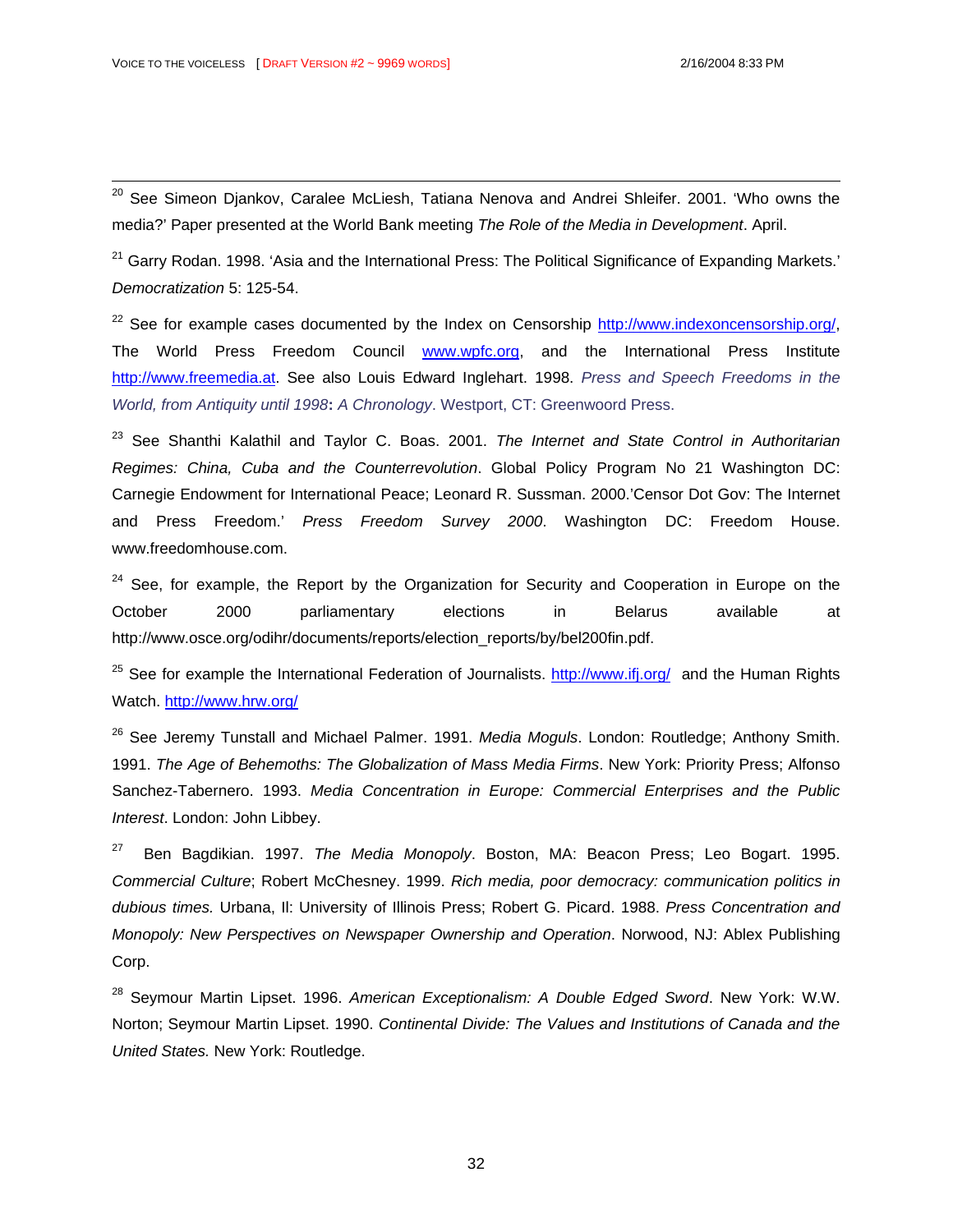29 See, for example, Bernt Stubbe Østergaard. Ed. 1992. *The Media in Western Europe*. London: Sage; Pippa Norris. 2000. *A Virtuous Circle: Political Communications in Postindustrial Societies*. Cambridge: Cambridge University Press.

30 See, for example, David L. Swanson and Paolo Mancini. Eds. *Politics, Media and Modern Democracy*. Westport, CT: Praeger; Richard Gunter and Anthony Mughan. 2000. *Democracy and the Media: A Comparative Perspective.* NY: Cambridge University Press.

31 Fred S. Siebert, Theodore Peterson and Wilbur Schramm. 1984. (Org. 1956). *Four Theories of the Press.* Urbana, Illinois: University of Illinois Press.

 $32$  See, for example, one of the best-established textbooks, Gabriel A. Almond and G. Bingham Powell, Jr. 1992. *Comparative Politics Today: A World View.* NY: HarperCollins Publishers, a 600-page text where there are three comparative references to the mass media provided in the index.

33 Adam Przeworski and Henry Teune. 1970. *The Logic of Comparative Social Inquiry*. NY: Wiley– Interscience.

<sup>34</sup> These countries are ranked as equally 'free' according to the 2000-2001 Freedom House assessments of political rights and civil liberties Freedom House. 2000. *Freedom in the World 2000-2001*. www.freedomhouse.org.

35 Pippa Norris. 2001. *Digital Divide*. NY: Cambridge University Press.

<sup>36</sup> The data for daily newspapers and radios are originally derived from UNESCO, and the information about television sets, personal computers and Internet hosts from the ITU.

 $37$  W.A. Hachten. 1989. 'Media development without press freedom  $-$  Lee Kuan Yew's Singapore.' *Journalism Quarterly* 1989. 66(4): 822-827.

38 Daniel Kaufman, Aaart Kraay, and Zoido-Lobaton. 1999. 'Governance Matters.' *World Bank Policy Research Paper 2196*. Washington DC: World Bank. www.worldbank.org .

 $39$  It should be noted that none of the indicators that were selected included measures of freedom of the press or media access.

 $40$  Multivariate OLS regression models were tested, including the communications index and logged per capita GDP regressed on the indicators of good governance and human development, but the multicollinearity statistics (measured by Tolerance and the Variance Inflation Factor) suggest that the